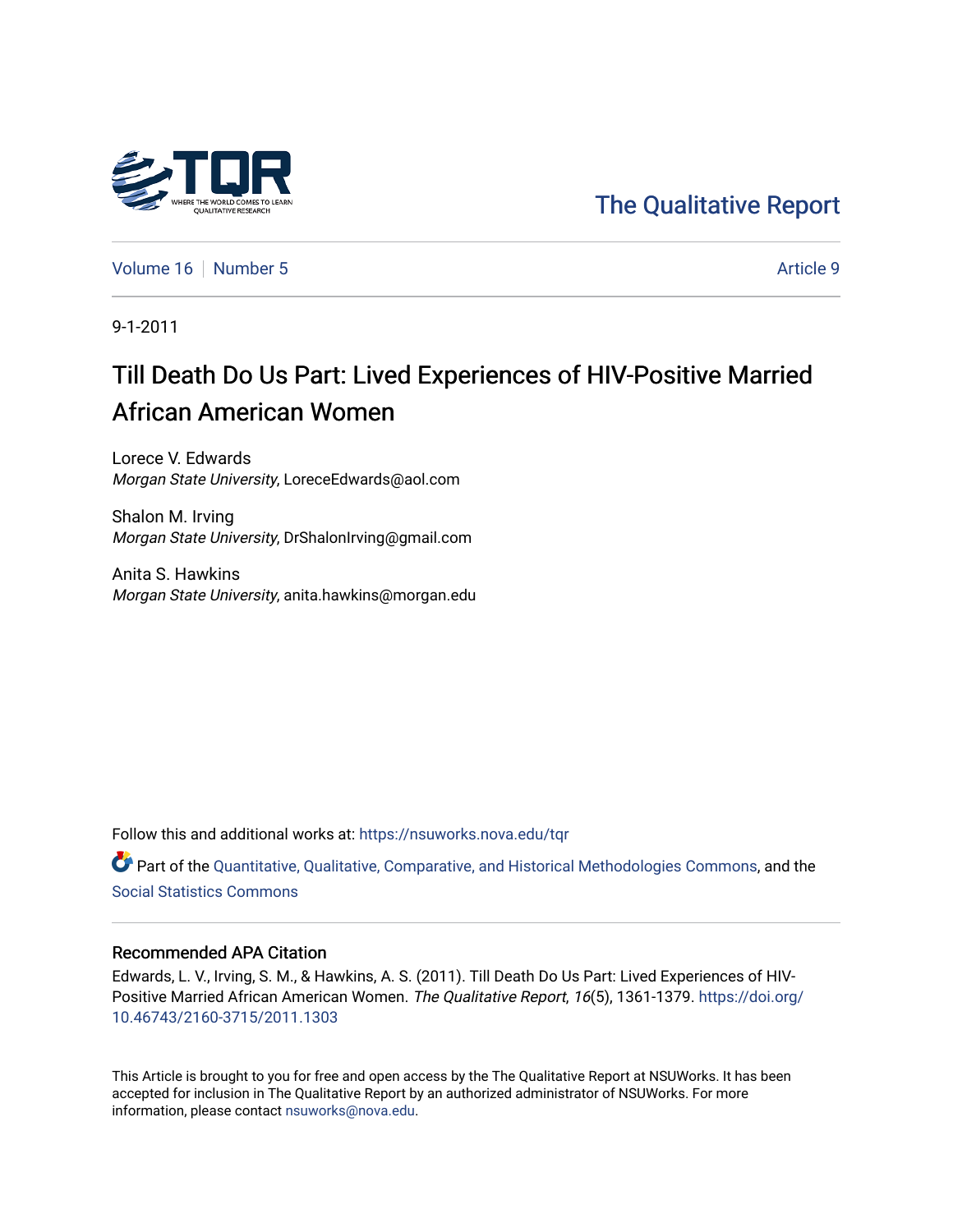# **Qualitative Research Graduate Certificate** Indulge in Culture Exclusively Online . 18 Credits **LEARN MORE**

### Till Death Do Us Part: Lived Experiences of HIV-Positive Married African American Women

#### **Abstract**

HIV/AIDS disease continues to be an escalating health problem, particularly among women. However, African American women are among the leading demographic groups for HIV prevalence in the United States. The typical woman with HIV/AIDS is young, in her late twenties, economically challenged, and of childbearing age. Participants were recruited from an HIV/AIDS outpatient clinic to explore their perceptions of social support, life experiences and marriage. Data were collected through tape-recorded interviews using a semi-structured guide and journaling. Participants reported that most of their time was spent providing care for their husbands who were HIV-positive. Very often their health and well-being were compromised by providing care to others. Participants reported a lack of social support and challenges managing their self-care.

#### Keywords

Marriage, HIV/AIDS Medication Adherence, Perceived Social Support, Qualitative Study, African-American Women

#### Creative Commons License



This work is licensed under a [Creative Commons Attribution-Noncommercial-Share Alike 4.0 License](https://creativecommons.org/licenses/by-nc-sa/4.0/).

#### Acknowledgements

The first author wishes to acknowledge Jean R. Anderson, MD, Patricia Paluzzi, DrPH, Rena Boss-Victoria, DrPH, and all of the women at the Johns Hopkins HIV Women's Health Program. A poster presentation of these findings will presented at the American Public Health Association's 138th Annual Meeting and Expo - November 6 - 10, 2010 in Denver, Colorado.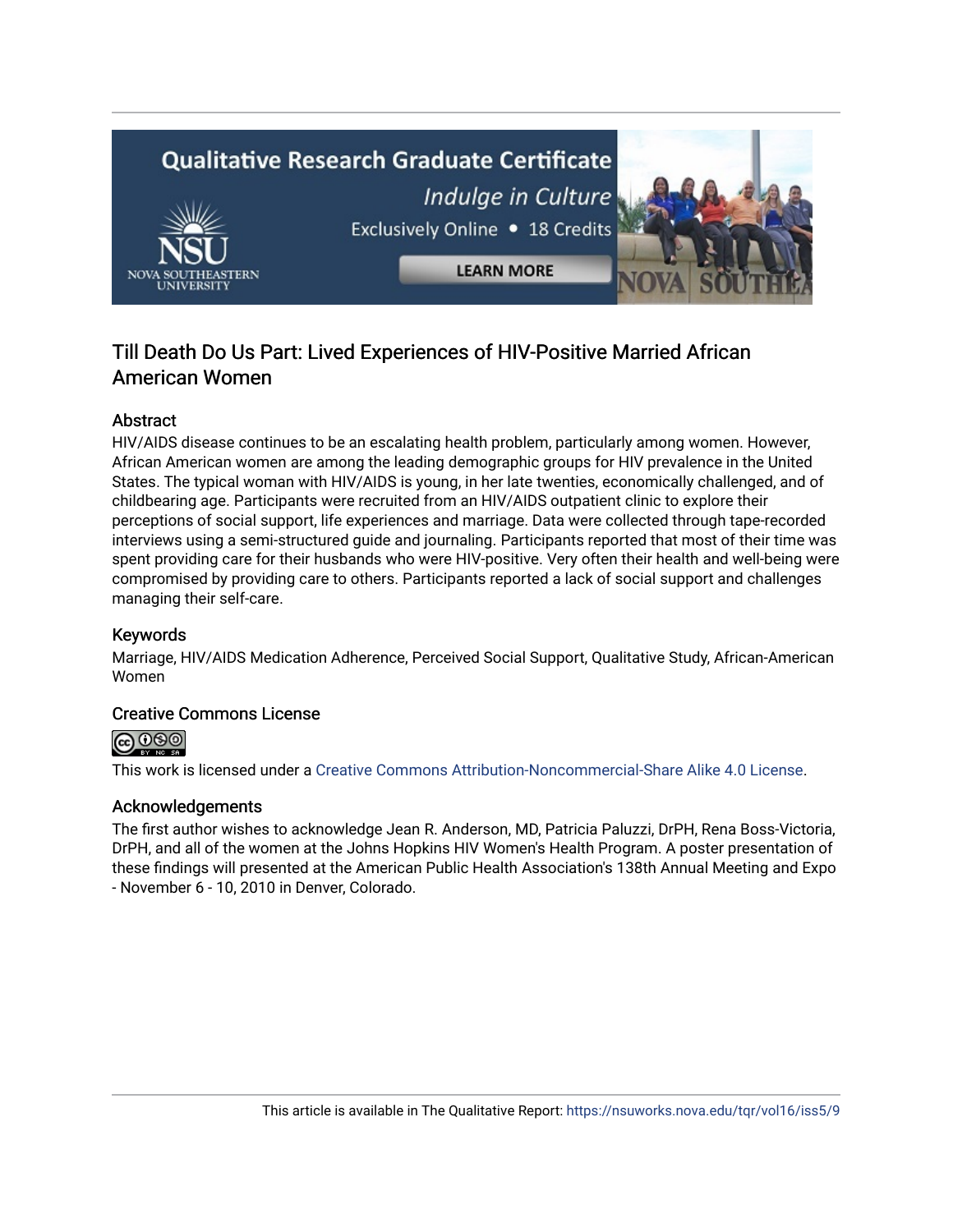## **Till Death Do Us Part: Lived Experiences of HIV-Positive Married African American Women**

Lorece V. Edwards, Shalon M. Irving, and Anita S. Hawkins Morgan State University, Baltimore, Maryland, USA

*HIV/AIDS disease continues to be an escalating health problem, particularly among women. However, African American women are among the leading demographic groups for HIV prevalence in the United States. The typical woman with HIV/AIDS is young, in her late twenties, economically challenged, and of childbearing age. Participants were recruited from an HIV/AIDS outpatient clinic to explore their perceptions of social support, life experiences and marriage. Data were collected through tape-recorded interviews using a semi-structured guide and journaling. Participants reported that most of their time was spent providing care for their husbands who were HIV-positive. Very often their health and well-being were compromised by providing care to others. Participants reported a lack of social support and challenges managing their self-care. Key Words: Marriage, HIV/AIDS Medication Adherence, Perceived Social Support, Qualitative Study, African-American Women.* 

The HIV/AIDS epidemic continues to take its toll throughout the U.S., particularly within the African American community (Centers for Disease Control and Prevention [CDC], 2008b). A prime example of the HIV/AIDS devastation would be the nation's capital, Washington D.C. It is now estimated that three percent of all residents in the District of Columbia are living with HIV/AIDS; the highest burden of disease is found among African American males at a rate of 6.5% (District of Columbia, Department of Health, 2008). Moreover, the estimates of HIV prevalence among African Americans are strikingly similar to, and in some cases exceed, population-based estimates of HIV seroprevalence among adults, ages 15-49 years, reported by several countries in sub-Sahara African, Asia, and the Caribbean (UNAIDS & World Health Organization [WHO], 2007). At the end of 2006, there were approximately 1.1 million people living with HIV infection in the United States, of which 46% were African American (CDC, 2008b).

Recent U.S. incidence data show that the rate of HIV infection is seven times higher among African Americans than it is among Whites (Hall et al., 2008). HIV/AIDS have hit the African American community the hardest and longest. Although African Americans only accounted for about 13% of the U.S. population in 2006, they accounted for 46% of new infections that year alone (Sutton et al., 2009). African American men and women bear the disproportionate burden of new HIV/AIDS cases.

Despite advances in prevention and treatment of HIV/AIDS, women continue to suffer from this disease at increasingly alarming rates (Armistead, Morse, Forehand, Morse, & Clark, 1999). In the U.S. in 2006, African American women had an incidence rate that was 15 times higher than that of White women and nearly four times higher than that of Hispanic women (CDC, 2008a).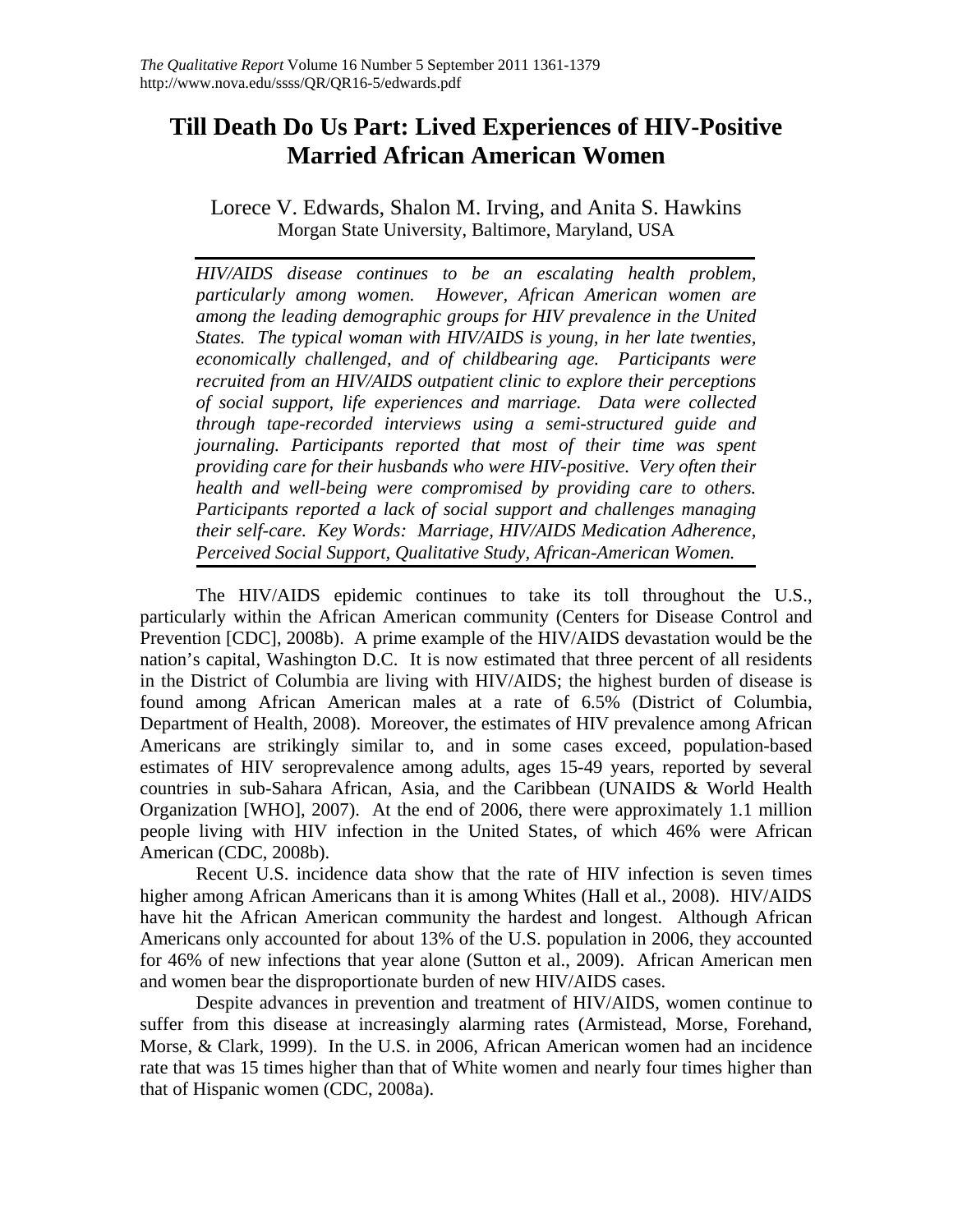African American women continue to be disproportionately affected by the HIV and AIDS epidemic over time and across circumstances. This disparity has been observed throughout the course of the U.S. epidemic (Hader, Smith, Moore, & Holmberg, 2001). Recent data suggest that African American women represent a disproportionate number (65%) of the total number of women currently living with HIV/AIDS (The Henry J. Kaiser Family Foundation, 2009). In general, women between the ages of 18-44 years constitute the fastest growing group of people infected with HIV/AIDS in the United States (O'Leary & Wingood, 2000).

 There is a growing concern about morbidity and mortality associated with HIV/AIDS among African American women across the life span. El-Sadr Mayer, and Hodder (2010) note that more than a quarter of new HIV infections in the United States occur in predominantly Black or Hispanic women. However, one in 30 African American women is estimated to be diagnosed with HIV in their lifetime (Sutton et al., 2009) which is commonly transmitted through heterosexual behavior. Although only 12% of the women in the U.S. are African Americans, 67% of the U.S. women diagnosed with AIDS in 2004 were African American (CDC, 2005). The estimated rates continue to be alarming. Recent research proffers that HIV was the third leading cause of death for African American women between 25 and 34 years of age (National Alliance of State and Territorial AIDS Directors, 2008).

The lives of HIV-positive African American women are complex and unique. HIV/AIDS forces women to incorporate their diagnosis, treatment, and psychosocial factors into their day-to-day life responsibilities as well as experiences. As such, women are often the gatekeepers of care in a family. HIV/AIDS has significantly increased the burden of care for many women. Lack of social support combined with HIV/AIDS has turned the care burden for HIV-positive women into a crisis with far reaching health, economic and social consequences. It is critical to understand the influence of social support on marriage and its relations to medication adherence for married HIV-positive African American women. The current study takes a phenomenological approach to explore the lived experiences of married HIV-positive African American women. Data derived from journaling and semi-structured interviews delve into the women's perceptions and actual experiences with social support, the role of marriage in their social support systems, and the possible impact these experiences may have had on their HIV medication adherence.

#### **Social Support and Health**

Over the past three decades, the importance of social relationships for physical and emotional health and well-being has been well established (Berkman & Syme, 1979; Cohen & Wills, 1985). Scholars have suggested that humans have an innate need to form and maintain social bonds and that these social relationships, when positive, have health benefits (Crocker & Canevello, 2008). Social support, defined by House, Umberson, and Landis (1988) as the "positive, potentially health promoting or stress-buffering, aspects of [a] relationship" is associated with lower likelihood of mortality (House et al.) and decreased incidence of morbidity (Berkman & Syme).

House, Umberson and Landis (1988) identified two additional processes by which social relationships may affect individuals, separate from social support. *Relational*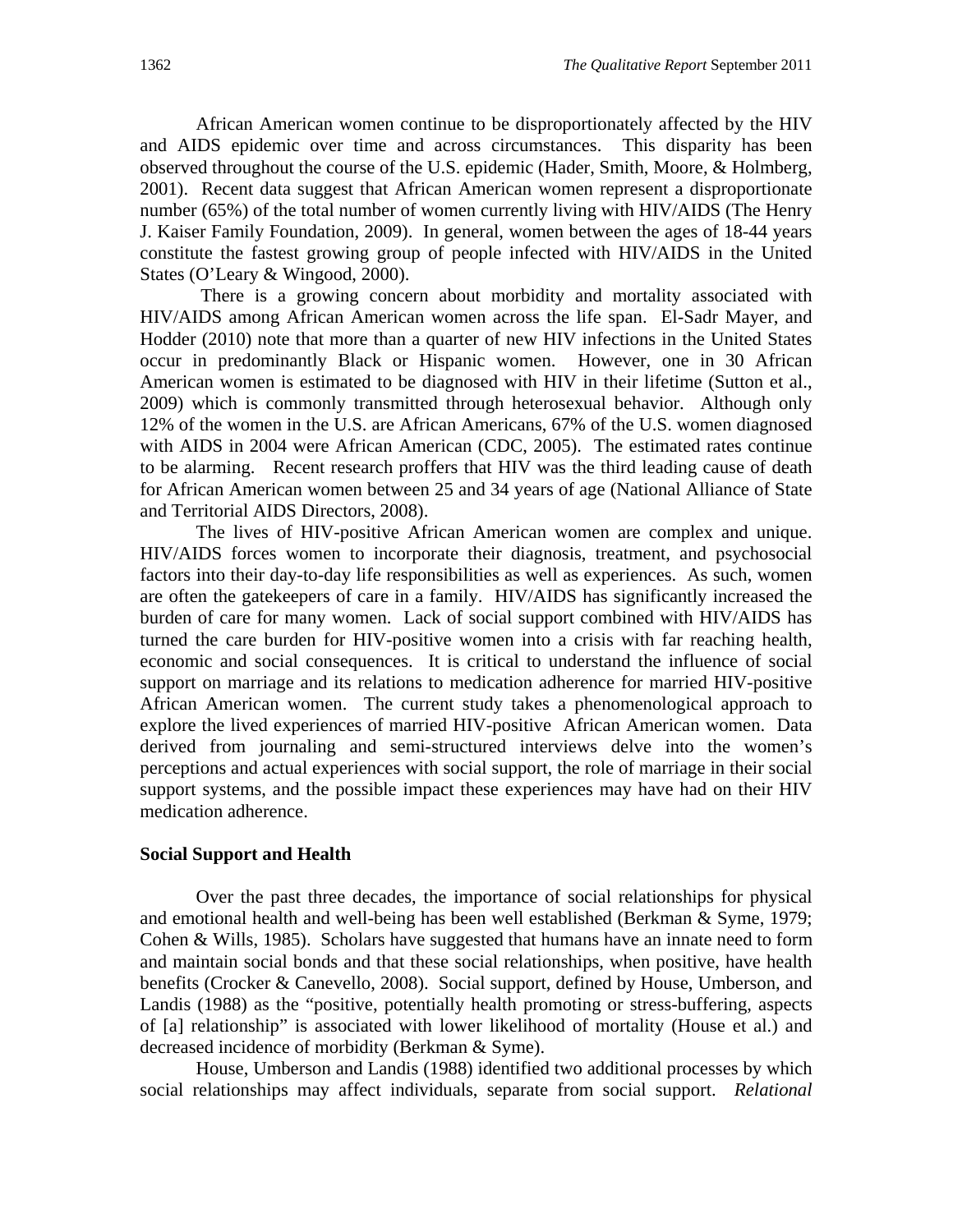*demands or conflict* "refers to the negative or conflictive aspects of relationships that may be deleterious to health," while "*social regulation or control* refers to the controlling or regulating quality of social relationships which, depending on the behaviors controlled or regulated, may be either health promoting or health damaging" (p. 302). This triad of processes helps to elucidate the role of social relations in affecting health—however; much of the extant research has focused on social support.

Most studies have demonstrated a significant relationship between social support and health—either as a buffer of stressful life events or as a direct predictor of physical and mental health outcomes (Berkman & Syme, 1979; House et al., 1988; McCoy et al., 2009; McDowell & Serovich, 2007; Vyavaharkar et al., 2009). House and colleagues (1988) suggest that the buffering effect of social support is most evident in the presence of social stressors. Likewise, Uchino (2009) highlights the importance of understanding the context of received support since it is provided in response to specific stressful situations or experiences. Interestingly, scholars posit that the perception of social support may be more important than the actual receipt of social support (Crocker  $\&$ Canevello, 2008; McDowell & Serovich; Uchino). In a recent study, Edwards (2006) found that women who perceived social support from family and friends had better medication adherence to their Highly Active Antiretroviral Therapy (HAART) than those who did not.

The fact that "family" is often reported as a source of both stress and support (Edwards, 2006; Wohl et al., 2010) demonstrates the need to better understand the context and content of social relationships. Given the importance of reciprocity in social relationships, the ability of one's partner to provide social support is paramount (House et al., 1988; Pasch & Bradbury, 1998). The failure to receive social support from a partner may also be more detrimental for women living with HIV/AIDS, particularly when providing support to their partner means that they are unable to dedicate the time to taking care of themselves and their own health needs (Edwards).

For women living with HIV, the gender differential of giving but failing to receive social support may be more pronounced (Edwards, 2006). Participation in healthpromoting behaviors such as adhering to a medical regimen has been associated with the presence of perceived and received social support (Edwards; McCoy et al., 2009; Uchino, 2009; Rivero-Mendez, Dawson-Rose, & Solis-Baez, 2010). One of the mechanisms by which social support affects behavior is through social regulation which creates norms that encourage behaviors such as medication adherence (House et al., 1988). When this happens within the context of a marriage it may increase the positive role of marriage as a form of social support among women with HIV.

#### **Health Benefits of Marriage**

The central relationship for most adults is the institution of marriage. However, there is something transformative about marriage (Karasu, 2007). Research suggests that marriage itself is beneficial and offers so called "protective effects." Wilcox, Doherty, Glenn, and Waite(2005) also states that marriage itself, and particularly good marriages, are protective physically, financially, and psychologically and the longer one stays married, the more benefits accrue. Those who marry possess certain characteristics that are different from those who do not marry (Karasu, 2007). Holt-Lunstad, Birmingham,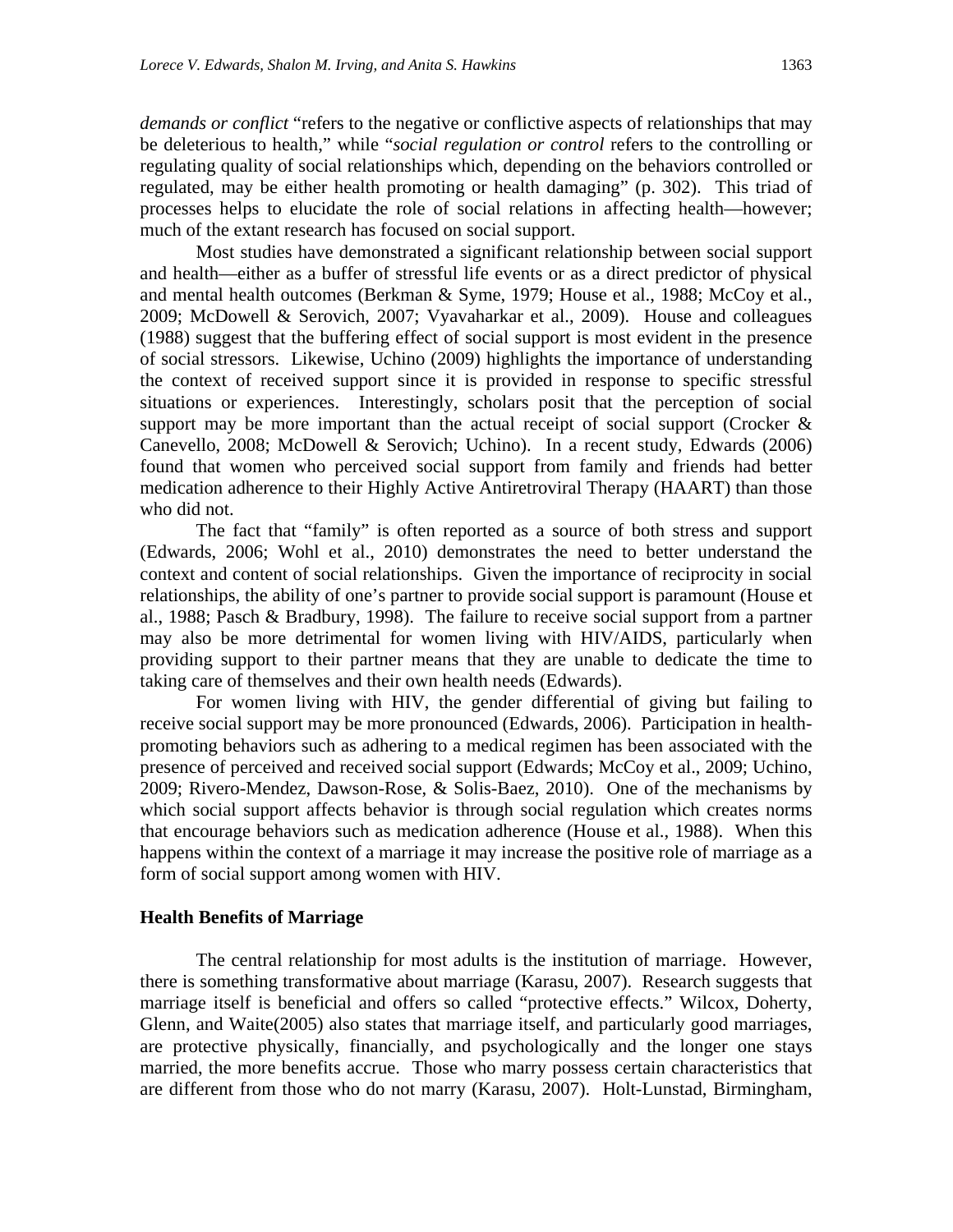and Jones (2008) further note that being married has been reliably associated with health benefits including lower morbidity and mortality. Overall, marriage is purported to offer protection through processes that include economic well-being, healthier lifestyles, lower stress, and social support (Coyne et al., 2001; Umberson, 1992).

In a study of HIV-positive patients, McCoy and colleagues (2009) found that married respondents reported higher levels of social support in several domains including emotional support and positive social interactions. For most adults, marriage plays a central role in their lives even compared to other social relationships (Holt-Lunstad et al., 2008). Married men and women may be at a health advantage relative to their unmarried counterparts, for a number of reasons. First, marriage is viewed as a primary source of social support, and marriage may protect against the well-documented risks associated with social isolation (Berkman & Glass, 2000). Second, positive spousal influence and involvement may encourage health-promoting behaviors and deter health-compromising behaviors and attitudes (Umberson, 1992). Finally, it is suggested that married persons, particularly women, may be at a health advantage relative to their unmarried counterparts, through increased socioeconomic resources (Johnson, Backlund, Sorlie, & Loveless, 2000). However, other findings strongly suggest that marital status and health have generally been less consistent for women than for men (Ross, Mirowsky, & Goldsteen, 1990). Of importance, House et al., (1988) suggest that women are more effective providers of support than are men, with attendant psychological costs to women. However, in the presence of distress and dysfunction, marriage may actually have a deleterious effect on health.

Despite the fact that married people, on average, enjoy better mental and physical health than the unmarried, marriage's protective effects are notably stronger for men than women (Berkman & Breslow, 1983; Litwak & Messeri, 1989). The processes by which marriage promotes health and well-being for men compared to women is very different. In general, marriage seems to lead to greater reductions in mortality in men than women (Robles & Kiecolt-Glaser, 2003) and marriage may be better for men's mental health than women's (Bebbington & Tansella, 1989).

Previous research clearly suggests that being married exerts a health-protective effect for men (Litwak & Messeri, 1989; Ross et al., 1990). Although, several lines of research supports the idea that marital status has positive health benefits and promotes health-enhancing behaviors. It is clear that marital status affords greater protection from mortality for men compared to women (50% higher among women, 250% higher among men; Litwak & Messeri). Therefore, even among married women there may be an additional benefit to having female friends and supportive network members over and above her intimate partner (House et al., 1988; Wohl et al., 2010). The purpose of this study was to explore, from African American HIV-positive married women's own perceptions, social support, lived experiences, and the role of marriage.

#### **Methods**

This study was part of a larger project conducted by the first author (Edwards, 2006). The purpose of the larger study was to explore the relationship between perceived social support and HIV medication adherence among a cohort of African American women residing in an urban setting. In an effort to contribute to the literature on married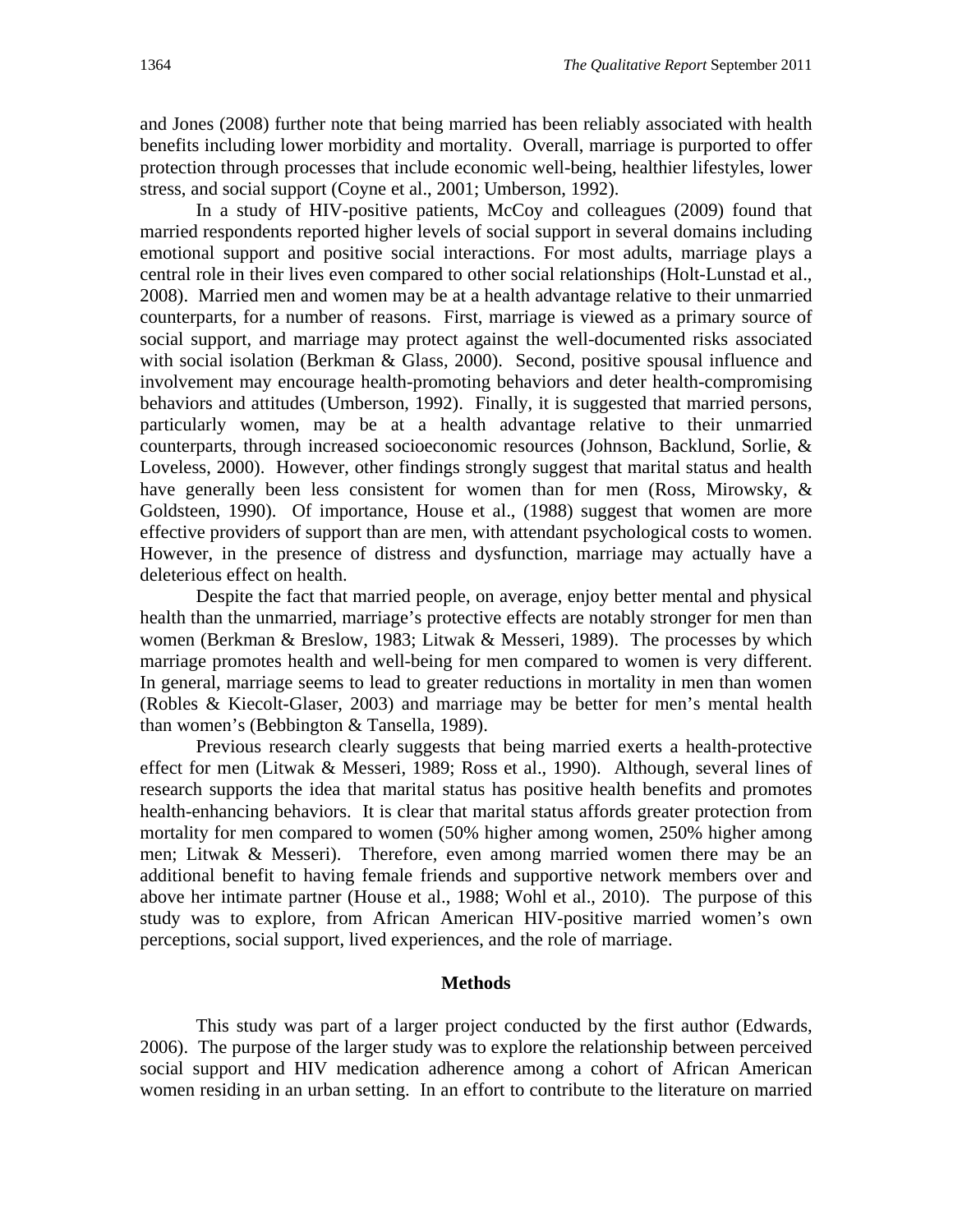women with HIV infection, the purpose of the current study was to explore and describe HIV-positive African American married women's perspectives regarding their life experiences, perceptions of social support, and role of marriage and HIV/AIDS medication adherence. The data were derived from journaling and semi-structured interviews.

Data collection was completed at the Johns Hopkins Medical Institutions with the approval by the hospital's Committee on Human Research Subjects and the Institutional Review Board at Morgan State University.

#### **Participants**

A purposeful sample of five participants were recruited between April 4, 2003 and May 9, 2003 from the outpatient clinic through physician networks and posted flyers. Inclusion criteria for this study were: ages 20-49 years, African American female, receiving HIV care at the clinic, mentally and physically healthy, and taking antiretroviral therapy (ARV). The age group was selected based on a report from the Maryland State AIDS Administration (2001) that stated the majority of HIV cases (87%) and AIDS cases (86%) in Baltimore, Maryland, are between the ages of 20 and 49 years.

The five eligible participants (married women) ranged in age from 29 to 49 years. All participants were African American women. The majority of the participants had children. Educational levels for this population varied. The majority had less than a high school education (n=3), one completed high school, and one completed college. Women's annual income ranged from \$4,999.00 to \$11,000.00. Most were unemployed at the time of the study.

Women in the study had been diagnosed with HIV for four or more years. Participants' viral loads ranged from undetectable to more than 50,000 copies/ml. In terms of HIV transmission, more than half reported contracting the virus via heterosexual contact. Three of the participants contracted HIV from their infected husbands after the marriage and two married HIV-infected partners. None of the participants reported active substance use within the past six months.

#### **Data Collection**

**Journaling**. Qualitative data were collected via journals and semi-structured interviews. Upon enrollment in the study, participants were introduced to the concept of journaling. Journaling was chosen as a methodology because of its therapeutic process to enhance self-awareness, build self-confidence/self-esteem, and track adherence progress, perceptions of social support and life experiences living with HIV/AIDS. Journaling was presented to the participants as, "Writing about events that are happening to you or around you, in a way that helps you put them in perspective."

According to researchers, journaling can be especially effective when writing about life changes, relationships, or illness (Pennebaker, 1997). Moreover, Pennebaker found that writing or talking about emotional topics has a beneficial influence on immune function, including t-helper cell growth. However, self-reports also suggest that writing about upsetting experiences, although painful in the days of writing, produces long-term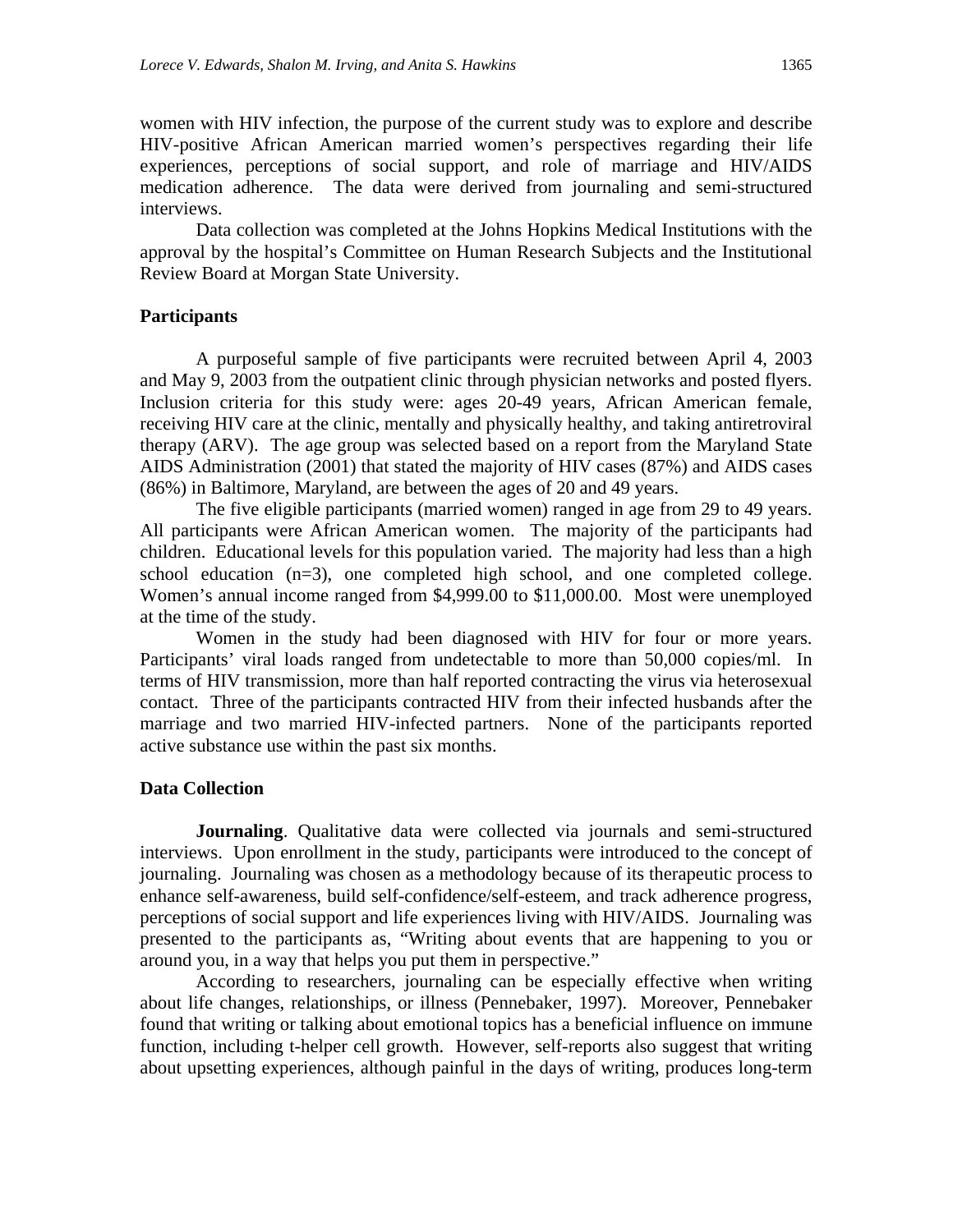improvements in mood and indicators of well-being. All journals were pre-formatted with text and labels, which facilitated the journal entry process.

The participants were instructed to journal three times a week for a two-week period and for a minimum of ten minutes regarding HIV medication adherence, perceptions of social support and life experiences living with HIV/AIDS. They were reassured that they should not worry about grammar and spelling and they should feel free to write in any way that they wished (e.g., poems, songs, scripture, list, stories, & quotes). This technique was used to increase the likelihood that participants would feel comfortable journaling as instructed. In addition, participants were informed that at the end of the study they could keep the journal but that a copy would be made for the investigator.

All participants made their first journal entry upon enrollment into the study. This method was used to help make the participants feel relaxed with journaling and to "break the ice." The journal questions included: Did anyone in your family help you (or remind you) to take your HIV meds today? Did a friend help you or remind you to take your HIV meds today? Did anyone or anything get in the way of you taking your HIV meds today? In addition, the journals included baseline social support information and clearly defined areas where participants could share any other information. The baseline information included: who they lived with, access to telephone and/or transportation, do they have a best friend, and are family members or friends aware of their HIV status, and who they can turn to in an HIV-related medical crisis. Journals were coded by hand in their written form.

**Interviews**. Following the two-week journal period, individual interviews were conducted with all participants. The semi-structured interviews focused on perceived social support, medication adherence, and life experiences living with HIV/AIDS. The length of the interviews ranged from one hour to ninety minutes. Interviewing allowed those participants who were not comfortable journaling the opportunity to freely talk about their experiences. Participants were compensated \$7.50 per journal entry, up to six entries, and \$10.00 for semi-structured interviews.

#### **Coding/Analysis**

Interviews were transcribed verbatim and coded to organize main themes. A phenomenological methodology incorporating Colaizzi's (1978) seven steps was used to analyze the data. Colaizzi delineates that, as a phenomenologist, one must contact a phenomenon as people experience it, proceeding along the lines of describing their experiences. Colaizzi's concept of data analysis includes: (a) reading and re-reading the data to gain a sense of the whole picture, (b) extraction of significant statements and phrases related to perceived social support and medication adherence, (c) drawing meanings from the phrases and statements, (d) clustering the meanings into themes, (e) utilizing themes to develop a complete picture as possible, descriptions of the experiences of perceived social support and medication adherence, (f) forming statements of identification from the descriptions, and (g) verifying the descriptions with study participants.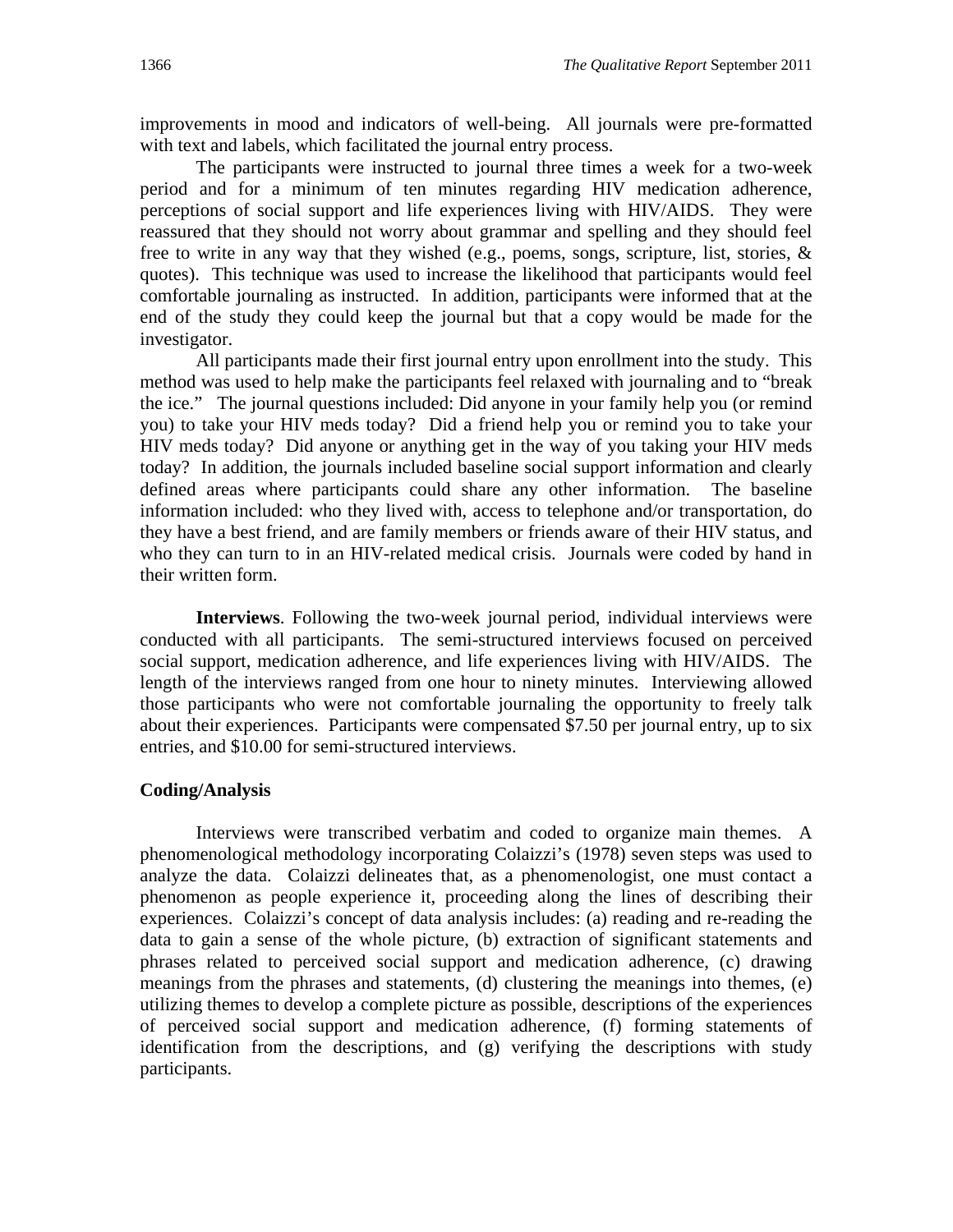Although Colaizzi's (1978) process guided the analysis of the narrative data, this analysis is grounded in that the author also allowed for the emergence of sub-themes. The analysis began with the guiding concepts for comparing the participants' experiences of HIV/AIDS medication adherence and perceived social support. Interviews were initially coded for conceptual categories and then subjected to "focused coding" to identify sub-themes supported by quotations. Two researchers coded the same data to clarify any differences in coding and verify reliability (Miles & Huberman, 1994). All journals were coded by hand in their written form. Individual interviews were professionally transcribed and coded using *Atlas ti* (Muhr, 1997). Additionally, memo writing for the transcribed interviews facilitated analysis and assisted in looking at the codes in new ways (Denzin & Lincoln, 1998).

#### **Results**

#### **Life Experience of African American Women Living with HIV/AIDS**

HIV/AIDS continues to be an escalating health problem for women throughout the world and it permeates our urban neighborhoods. The women participating in this study suggest that HIV/AIDS has not gone away but it often hides in vacant and deplorable housing units, abusive and high-risk heterosexual relationships, and is fueled by discrimination, stigma, and fear. The transmission of HIV/AIDS among women has become the center of the HIV/AIDS epidemic in the U.S. Women are faced with many challenges that come with personal and social costs associated with this chronic disease. One participant eloquently captured this theme by stating:

After all of these years people still talk about HIV by making derogatory remarks. I often feel alone because I am not comfortable telling people my status. You are taking a chance when you disclose your HIV status. People are quick to judge you, let you down, and treat you different. I wish that the world was different about this disease. You know HIV is a disease that affects the whole family. We must begin to cope with this disease this as a family unit. And heal as a family.

Another participant shared this view regarding her life experiences:

HIV keeps me busy. This is a keep you busy and on your toes disease. I have doctors' appointments, support groups from time to time, and the care of my family. And, the one thing that gets me through all of this is my relationship with the higher power of my understanding. This disease is not easy. But the people say what does not kill you will only make you stronger. I believe in that and I will make it somehow in light of my challenges. My family comes first and if they make it I will make it too.

 Despite improved public awareness and education about HIV, it remains a much stigmatized disease. Recent research suggest that stigma negatively impacts peoples' quality of life, self-image and behaviors, resulting in them not seeking HIV testing or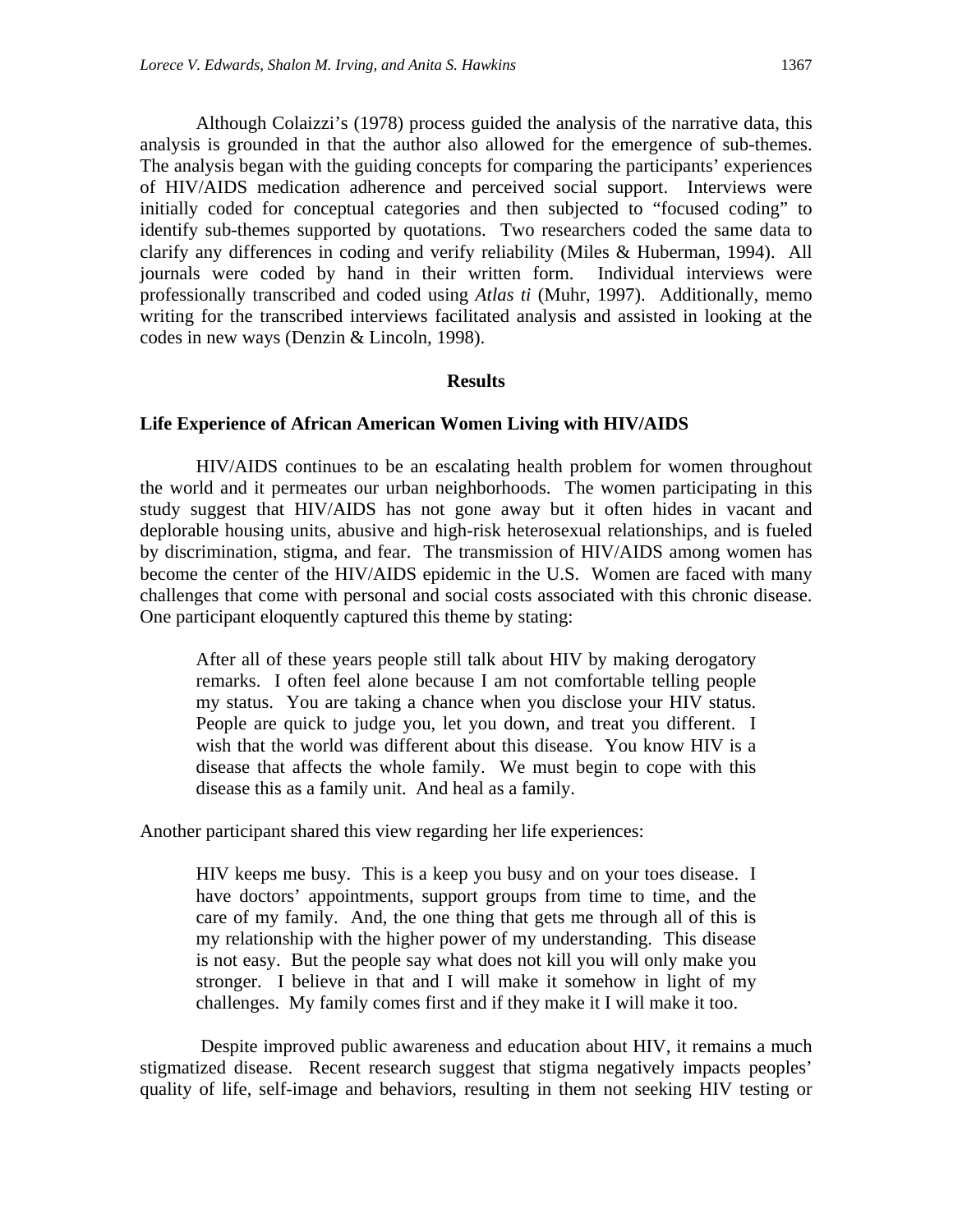care and not disclosing their HIV status (Foster & Gaskins, 2009). Life experiences with stigma and discrimination are common among African American woman living with HIV/AIDS. One participant voiced this perception:

HIV has a dark side. I have been positive for seven years and I am still ashamed and embarrassed to say that I am HIV-positive. I have had so many painful experiences that are a result of my HIV status that I once stopped loving myself. I had no support from others and my doctor wasn't very friendly. It's hard to cope with being HIV-positive. I thought that I had supportive friends and special family members who cared, but I was wrong.

In the past, HIV caregivers were disproportionately gay-identified men caring for gay-identified partners or friends (Bor, Du Plessis, & Russell, 2004; Turner, Catania, & Gagnon, 1994). However, as the case fatality rate for HIV dropped in the U.S., traditionally defined family members (e.g., mothers and wives) are increasingly being called upon to assist persons living with HIV (Beals, Wight, Aneshensel, Murphy, & Miller-Martinez, 2006). Several participants expressed the challenge of caring for others. Women verbalized the pathways of their upbringing and socialization as "taking care" of others before taking care of themselves. In many cases they failed to recognize and address their own needs being faced with HIV/AIDS. As stated by one participant:

I have a husband who is positive and other family members who need my help from time to time. In the midst of my day, I will remember that I have to do things for myself. I spend most of my time caring for other family members who are sick and my husband who is HIV-positive. I sometimes don't get a chance to deal with my own physical and emotional needs and the requirements of this disease. I could really use more help and support. I am often very tired and don't have much energy. If I had somebody to look out for me the way that I look out for others, I would really be okay.

#### **Marriage and HIV**

HIV infection presents many challenging life circumstances for individuals. Managing HIV may be facilitated by social support and this support may be instrumental (e.g., providing transportation or money) or emotional support (e.g., providing positive feedback or giving advice; McDowel & Serovich, 2007). However, married women in this investigation were faced with a different set of challenges and reported less satisfaction with their social support system (emotional  $\&$  instrumental support), particularly social support and assistance from their husbands. Married women reported spending an absorbent amount of their time caregiving for their HIV-positive husbands. For these women, much time was spent addressing the medical needs, emotional support, and psychological needs of their HIV/AIDS infected husbands as well as meeting the requirements of daily life. More than often presented with a dichotomy, married women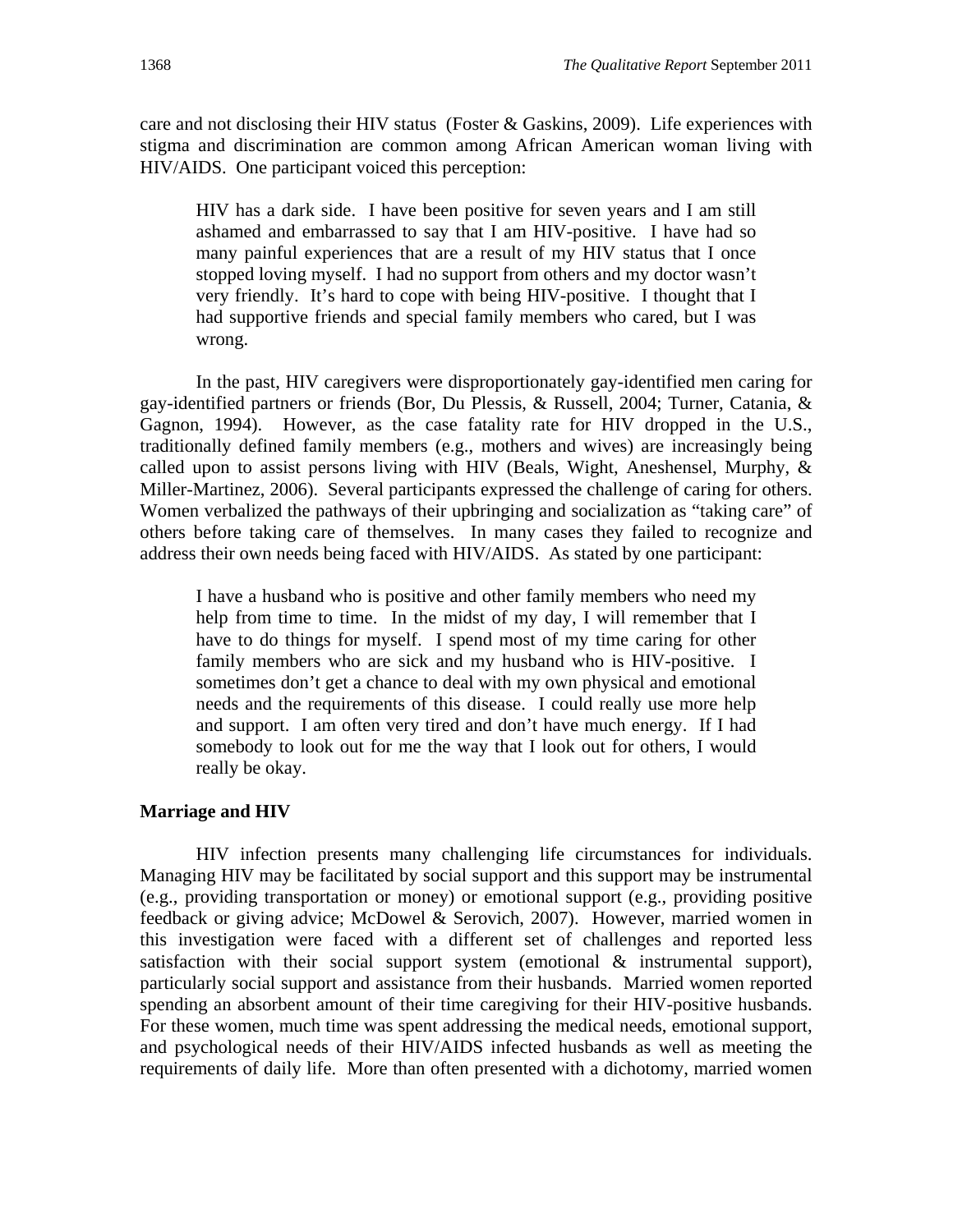jeopardized their own health and well-being and self-care to provide the day-to-day care and support of their husbands. The voice of one woman shared this view:

I spend most of my time taking care of my husband. He does not follow the doctor's order and refuses to take the meds like he's supposed to and I have to take him to the doctors sometimes. Plus, he doesn't want anybody to know that the both of us are living with the virus. So I can't get support from the family cause I'm forbidden to tell. He doesn't even want me to say anything to our adult children. When I am not at work, I am taking care of him. And, when I am at work, I call home to make sure he has taken his medication. To tell you the truth, most of the time I forget to take my meds because I am trying to help him. When I get sick I am on my own. My husband doesn't help me because he don't know how and he is pretty much focusing on himself. If I had more support I could take my meds better. I know that they are keeping me alive. It's so true, HIV is a lonely person's disease. I don't have any kind of help or support. I want to do better with taking the meds and I want my husband to do better too, but it's hard for me when I have to take care of him. Helping out my husband gets in the way of my own adherence. However, if he was emotionally supportive or would just understand what I'm going through we could do better together. I do my best to care for my family and to work. Sometimes, I don't take my medication at work because somebody is always around. Sometimes I don't feel like going to work because I am tired. I just do the best I can.

Another participant had this to say:

My husband depends on me for everything. We try to take our medications at the same time but it doesn't always work out. You see, I have to look out for my mother too. She is sick and can't do much for herself. I want her to come live with us but my husband refuses. So by the time I run over to her house and come back home, I am wiped out. I ask myself throughout the day, did you take your medicine. And, then I call my husband and ask him. He'll say, I've been waiting for you to call me about that instead of just taking the damn pills. I should be mad at him for infecting me but instead I am his personal alarm clock. I have very little social support in this relationship. I provide all the support and don't get any. They should have a support group for couples so that we can learn to be supportive. Why do women have to do everything? I just might die helping everybody else.

The relationship between spousal support and marital well-being has been extensively documented in the literature. Marriage is known as a social institution in which expectations and norms are established within the union that often leads to a template of behavior. The participants reported that it was often very challenging to keep up with their own HIV/AIDS medication regimens. However, having the responsibility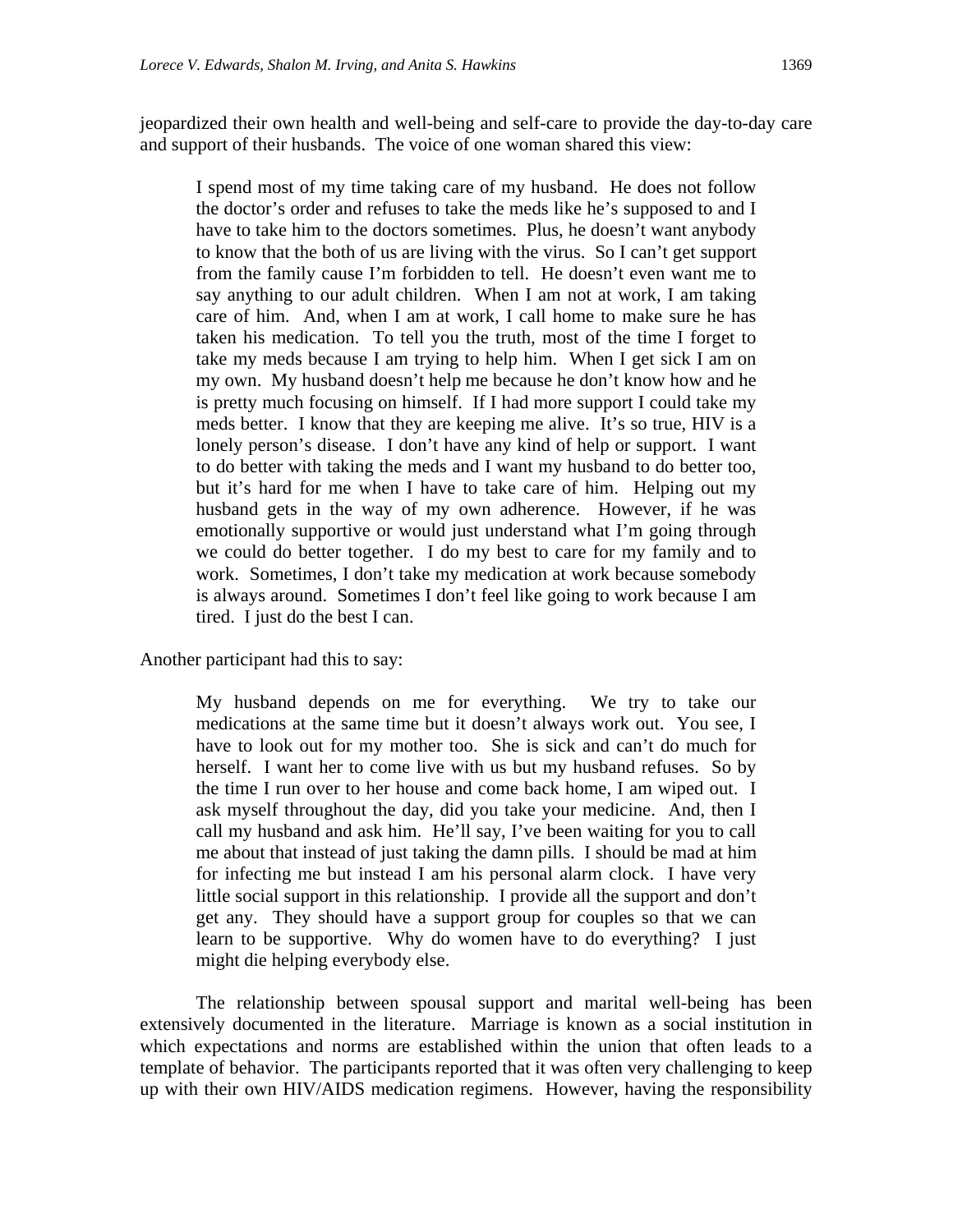for themselves and the expectations of their husbands transformed their self care and well-being to a new level. For example, one participant noted:

My husband is my best friend in many ways. We like to do some of the same things (play cards, and video games, go dancing) and we have been friends for a long time. Therefore, he expects me to help him with these medications. On a daily basis, I cook the meals, wash clothes, and keep the house clean. I wish that he would take control over his own health. I have enough do to. But the good thing is that I have one good girl friend that I can talk to about everything. She is trustworthy and supportive. I don't have to worry about my business getting out. I just need some help with getting my husband to be on top of his health.

Another participant echoed these thoughts:

For real, I used to get upset and depressed about having HIV and not having the social support and help from my husband and some of my close family ties. I really expected more support from my husband because he is living with the virus too. But I am over it now. I know that I can live a quality life with the virus. I have hooked up with a couple of women who are HIV-positive and we support each other. We pray together, go to the store together, and help each other. Sometimes my husband acts like he is jealous because of my relationships. He doesn't want anybody to know his status and that's on him. At one time, I had hit rock bottom living with this disease, but now, I am taking care of me. I know that I can do all things through Christ who strengthens me.

In contrast to the previously described life experiences of married women living with HIV/AIDS and social support, one participant reported that her husband was an important source of support and that his immediate family was supportive as well. In times of crisis the couple could count on each other and their social system. The participant explained:

I did not know that I was HIV-positive until my husband got sick. When I learned of my status I was terrified. My husband felt so bad about the situation that he vowed that we would get through this together. Both one of us was working and all we had was each other and our love. So we decided to tell certain family members and to try and form a support network in case we needed somebody. So we just take care of each other. My husband is a different kind of man. He respects me and cares about our relationship. He is not self absorbed or only thinking of himself. One time he walked along the way to the clinic to get my meds because we did not have money for a cab. If both of us are having a bad time we can count on his sister. She will help us out by cooking enough food to last a while. HIV is a not a disease to have and live alone. We have to start talking about this disease and helping others. It's not fair for people to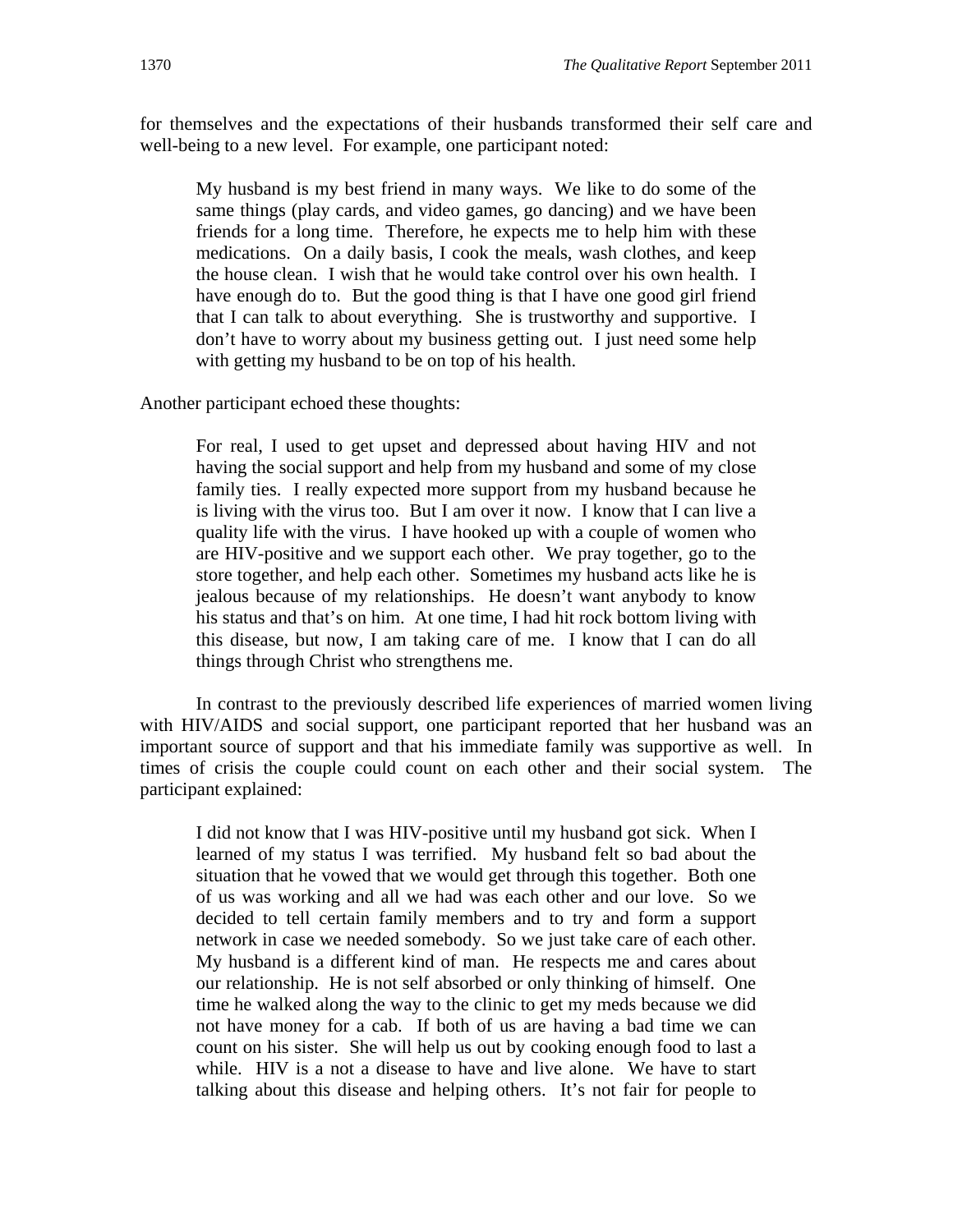treat someone bad because they have HIV. We have to take responsibility and talk to our children, family, and neighbors to end the spread of this disease. Every time we fail to tell another somebody else may become infected. I feel bad for women who don't have the support of their husband. If two people together have this disease. They have to help each other out if they are going to make. You can't do HIV by yourself and live with quality.

#### **Discussion**

New HIV infections and HIV/AIDS-related deaths disproportionately affect African American women (Hader et al., 2001; Lee & Fleming, 2001) despite advances in HIV treatment and declines in HIV infections among other risk groups (Rose et al., 2008). HIV/AIDS continues to be a major public health crisis with no abatement in sight in terms of its multiple personal, social and healthcare ramifications (Beals et al., 2006). As such, it is extremely important to address the social issues and factors that affect African American women living with HIV/AIDS and examine the links between social structure and systems as well as health-promoting activities and behaviors.

The present study explored from the perceptions of married HIV-positive women, their life experiences (daily living requirements), perceptions of social support, and role of marriage in HIV/AIDS medication adherence. This study provides a rich elaboration of the phenomenon of the life experiences of married HIV-positive African American women using the words of the participants.

The voices of HIV-positive women in this study highlight the challenges of marriage and family care that some women face when attempting to adhere to antiretroviral therapy (ART). It is clear from these findings that in order to understand the many challenges that accompany HIV medication adherence, one must give full consideration to the multiple sources of social influences, including marital relationships that women attend to, in structuring their adherence practices. Of importance, this is often combined with the lack of needed support to manage the day-to-day responsibilities and the challenges of ongoing stress. Based on some of the accounts from the participants, HIV-positive married women often experience a social death due to caregiving, secrecy, and social isolation.

The women in this study became the providers of care for their HIV-positive husbands. In many circumstances this involved reminding them to take their medications, accompanying them to medical appointments, supporting their physical and emotional needs, and helping them manage the full range of their HIV/AIDS care and treatment. In the delivery of care to their husbands and sometimes other family members, there came a price and social cost, which included poor medication adherence, compromised health care and a lack of social support and/ or social isolation (Mosack & Petroll, 2009). It is clear from these findings that there are potential family barriers to HIV/AIDS medication adherence and an enormous caregiving burden for married women living with HIV/AIDS. Not to mention that individuals living with HIV/AIDS are often confronted with racism, stigma, and isolation that often impacts adherence practices.

As was found by other researchers (Maneesriwongul et al., 2004), the framework for care providers who take on the responsibility of caring for people living with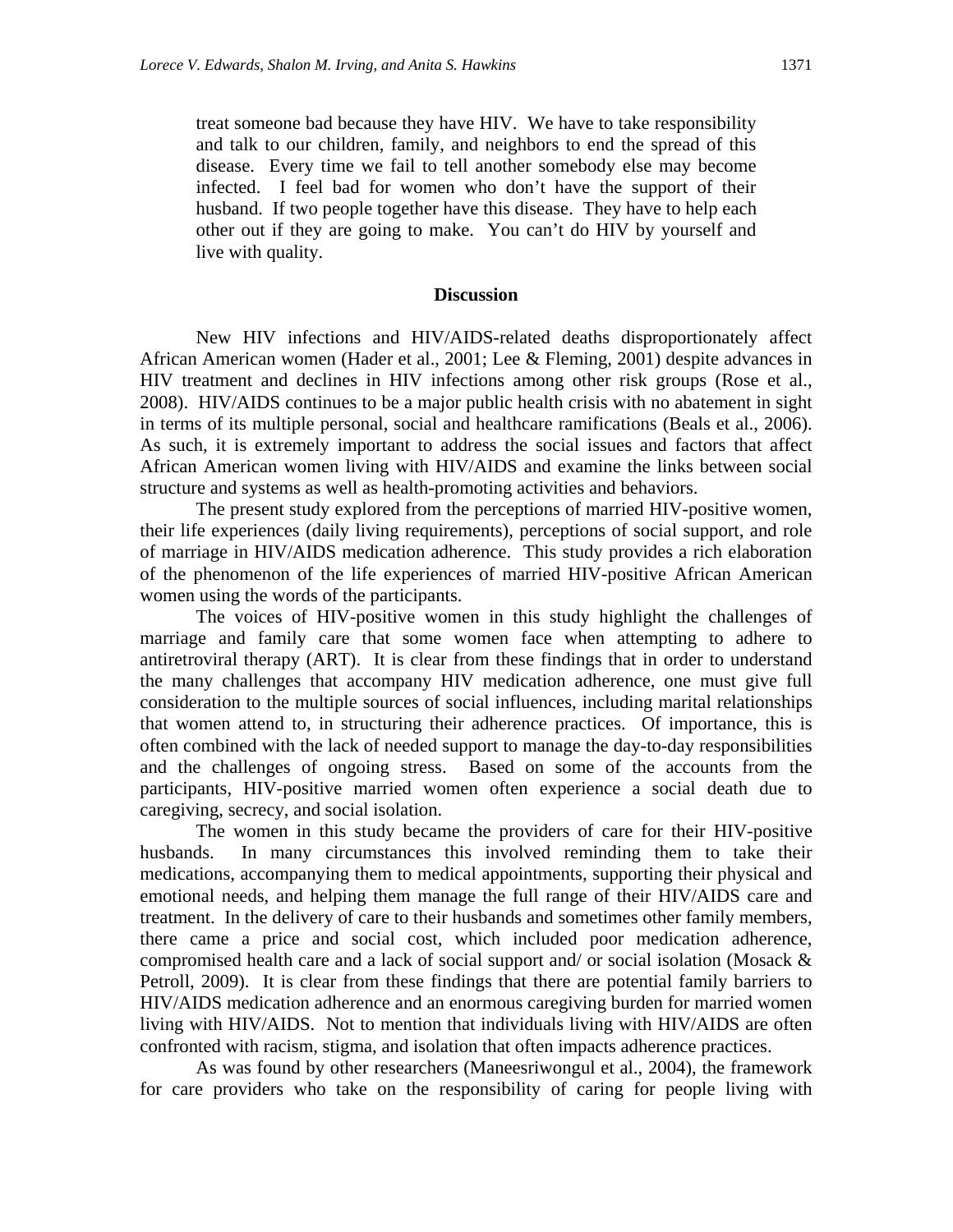HIV/AIDS commonly includes providing physical care, assisting with activities of daily living, cooking, giving medicine, giving emotional support and sometimes bathing. Providing care often comes with health and social consequences for the caregiver, particularly women. Vithayachockitikhun (2006) proffers that caregiver burden is a multidimensional phenomenon that reflects the physical, psycho-emotional, social and financial consequences of caring for an ill/sick family member. Married HIV-positive women providing care to others frequently jeopardize their own health and well-being. In general, living with HIV/AIDS presents a number of unique challenges in order to maintain any quality of health (Folkman, Chesney, Cooke, Boccellari, & Collette, 1994) despite the burden or stress of providing care for others as well as the requirements of day-to-day living coupled with self-care.

LeBlanc, London, and Aneshensel (1997) investigated the adverse impact of caregiving on the physical health of informal AIDS caregivers. Findings from their study revealed that symptoms of poor physical health are markedly present among AIDS caregivers and are significantly associated with care-related stressors and demands. Women in the current study did not voice concerns regarding their physical health, other than being tired. However, they clearly stated that caring for their husbands was often stressful and demanding. Furthermore, participants posit that there were not any signs of reciprocity within the relationship in terms of instrumental and/or emotional support. And, on occasion there was marital strain due to the expectations and demands of their husbands that had a direct impact on their ability to maintain HIV/AIDS medication adherence and form needed external support systems.

This pattern of findings was consistent with other research that suggests that marriage may be better for men's mental health than women (Frude, 1990; Sogaard, Kritz-Silverstein, & Wingard, 1994) and that marriage protective effects are notably stronger for men than women (Litwak & Messeri, 1989). Furthermore, women caregivers tend to fare worse than men, reporting higher levels of symptoms tied to depression and anxiety and lower levels of subjective well-being, life satisfaction, and physical health (McGuire, Anderson, Talley, & Crews, 2007).

Another notable finding and perspective from the current study is lack of social support in times of need and crisis. A significant body of research suggests that social support plays a key role in managing stress associated with having HIV, resulting in better psychological outcomes among person living with HIV/AIDS (Vyavaharkar et al., 2009). Social support provided by informal caregivers (i.e., friends, partners, parents, or significant others) has been found to improve medication adherence among HIV-positive people (Mosack & Petroll, 2009). Moreover, in addition to providing emotional support, informal caregivers can contribute to successful adherence practices, medication reminders, and setting up medical appointments. These findings are consistent with the current study. However, in most cases, only the HIV-positive husbands were reaping the benefits of the support provided by their HIV-positive wives. Participants in the current study revealed that they provided social support to their husbands and others but seldom were they on the receiving end. HIV/AIDS is often referred to as a "social disease" but what are the social consequences for African American women living with HIV/AIDS, particularly married women who cannot afford to be without a support system? Women in this study felt alone and were dissatisfied and unhappy because they did not receive support from their husbands. The participants firmly believed in the institution of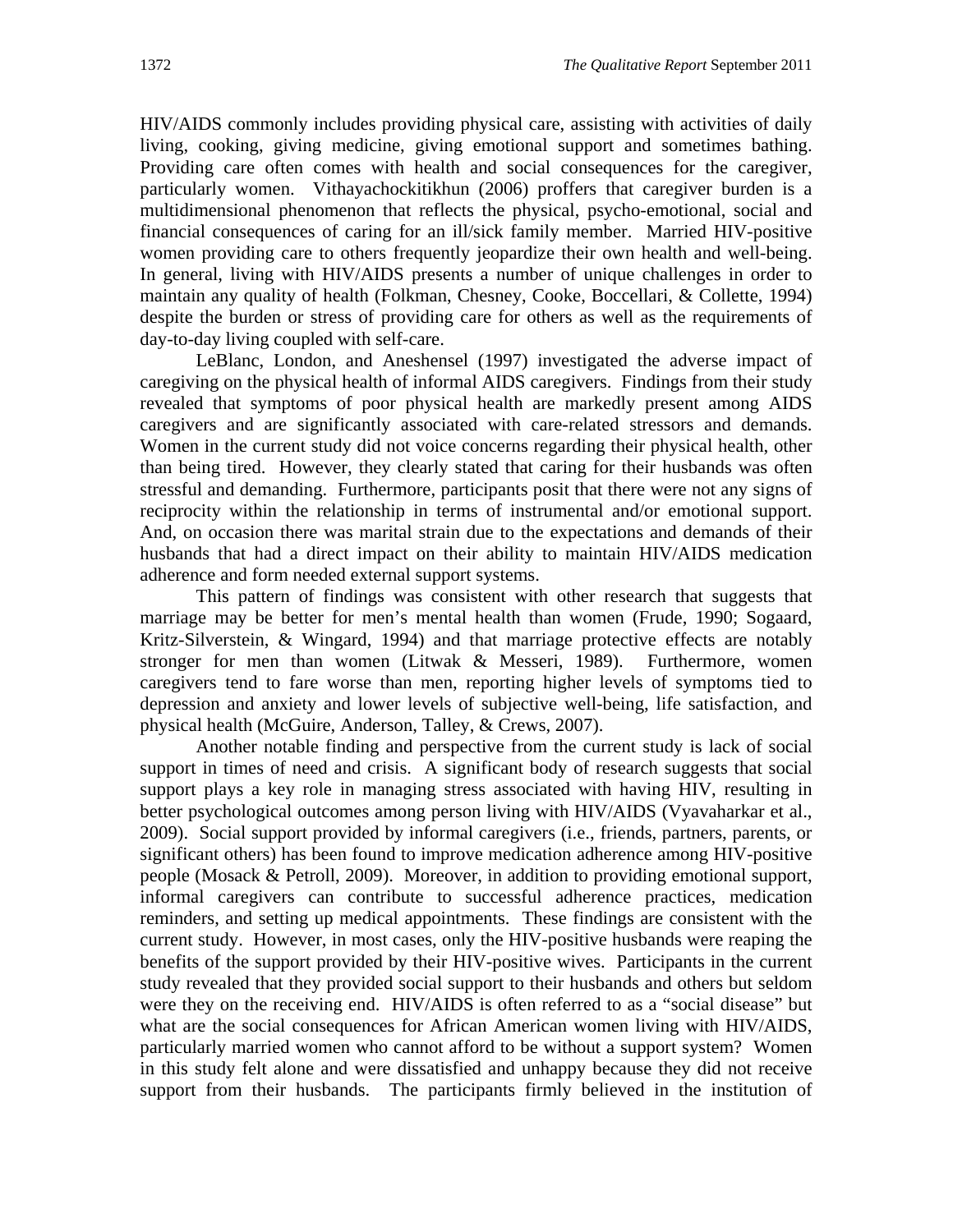marriage and many of the practical implications for example, through sickness and health, and till death do us part.

According to the literature, there is generally a positive impact of marriage on health and other related attitudes (Stein, Nyamathi, Ullman, & Bentler, 2007). It has been suggested that marriage regulates conduct and encourages healthy behaviors (Anson, 1989; Umberson, 1987, 1992). Furthermore, research suggests that morbidity and mortality are reliably lower for those who are married (Kiecolt-Glaser & Newton, 2001). Despite the advances in research on marriage and health, less is known about the impact of marriage, health and social support among African American married HIVpositive couples.

The present study highlights that HIV-positive married women who are the primary caregivers for their HIV-positive husbands often compromised their own health and well-being, thereby, jeopardizing the necessary adherence for HIV/AIDS infection. These women lack social support which is a major buffer for stress and is also strongly associated with both physical health benefits and mental health benefits (Larzelere & Jones, 2008). These findings suggest that it may be helpful for women at the time of diagnosis for their healthcare professionals to conduct a thorough assessment of the availability of social support so that women without adequate support (including married women) can be immediately linked to supportive services.

In keeping with the findings of other researchers (Catz, Kelly, Bogart, Benotsch, & McAuliffe, 2000; Gonzalez, Pendo, & Antoni, 2004; Murphy, Marelich, Hoffman, & Steers, 2004), the women in the present study indicated that social support is significantly associated with HIV medication adherence. Women who felt supported, cared for and reassured were more likely to be adherent. Participants expressed the need for emotional and instrumental support from their husbands and family, and perceptions of social support were more important than actual support in some cases. Women adamantly voiced, "Just knowing that someone is there to help you out, if need be, is a big relief. Just knowing that you don't have to do it alone and feel isolated helps you cope."

While this study has acquired valuable information from a unique and often understudied population, limitations of this study should be noted. First, the study is cross-sectional; hence causation cannot be inferred. HIV/AIDS medication adherence and perceived social support were assessed at one point in time. Second, due to the small sample, findings cannot be generalized to others and only apply to a similar population. Third, the study required a level of participation that may be difficult for the participants given the nature of disclosing one's HIV/AIDS status (stigma and discrimination). Fourth, journaling was self-selecting lending itself to potential bias because women were not selected randomly.

While this study has several limitations, we believe that the strengths of the study far outweigh the limitations noted here. The results demonstrate that, in spite of this complex picture and against all odds, African American women have strong coping abilities and profound survival instincts. Future research could be conducted to investigate the effects of marriage and social support among couples living with HIV/AIDS (co-habituating couples as well). We believe that these limitations are outweighed by the study's strength, however. Most importantly, this study explores and describes medication adherence, perceptions of social support, and the profound life experiences among a segment of the population (African American women) that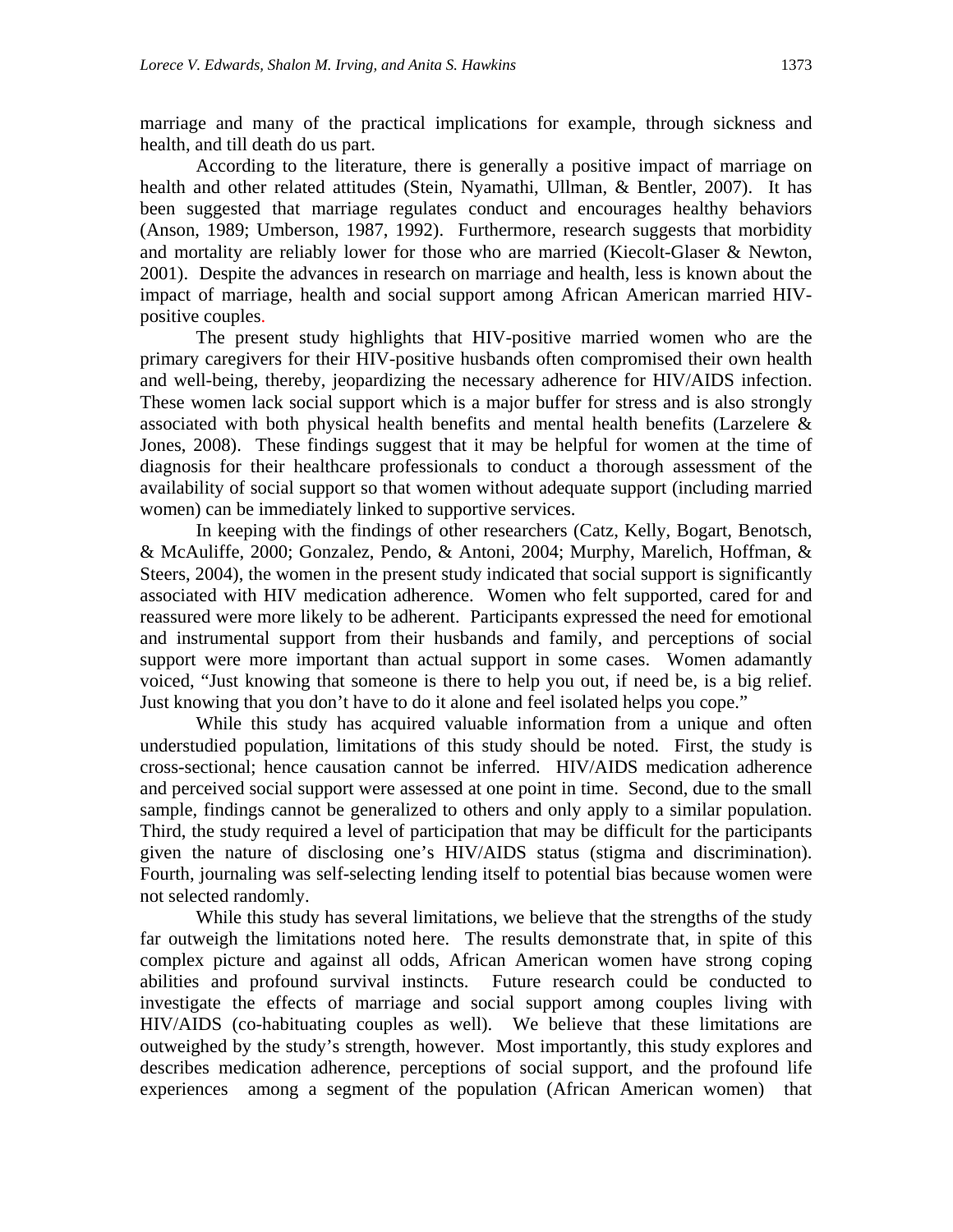represent a disproportionate number (65%) of the total number of women currently living with HIV/AIDS in the United States.

The findings from this study could inform the design and implementation of antiretroviral therapy (ARV) programming for women, especially for women who do not have social support in their daily lives and who also provide primary care to others. Furthermore, social support programs could be adapted to include innovative ways to enhance adherence, especially among couples. Couple sessions may be an effective way to increase sexual decision-making as well as identifying the different types of social support to empower the relationship.

Additionally, intervention programs may be designed to introduce a family approach to enhancing medication adherence involving husbands/significant others to increase their knowledge of HIV/AIDS and the benefits and need for social support. Family approach models could highlight the family as a valuable source for health promotion, social support, and care for those living with a chronic disease. Furthermore, healthcare professionals may improve their care and services to HIV-positive individuals and their families by conducting a thorough assessment of the levels of social support of their patients and assist the family in identifying the appropriate sources social support within the unit and provide the needed resources.

#### **References**

- Anson, O. (1989). Marital status and women's health re-visited: The importance of a proximate adult. *Journal of Marriage and the Family, 51*, 185–194.
- Armistead, L., Morse, E., Forehand, R., Morse, P., & Clark, L. (1999). African American women and self disclosure of HIV infection: Rates, predictors, and relationship to depressive symptomatology. *AIDS and Behavior, 3,* 195-204.doi: 10.1023/A:1025400410099
- Beals, K. P., Wight, R. G., Aneshensel, C. S., Murphy, D. A., & Miller-Martinez, D. (2006). The role of family caregivers in HIV medication adherence. *AIDS care, 18*(6), 589–596.
- Bebbington, P., & Tansella, M. (1989). Gender, marital status and treated affective disorders in South Verona: A case register study. *Journal of Affective Disorders, 17*(1)*,* 83–91.
- Berkman, L. F., & Breslow, L. (1983). *Health and ways of living: The Alameda county study.* New York, NY: Oxford Press.
- Berkman, L. F., & Glass, T. (2000). Social integration, social networks, social support, and health. In L. F. Berkman & I. Kawachi (Eds.), *Social epidemiology* (pp. 137- 173). New York, NY: Oxford.
- Berkman, L. F., & Syme, S. L. (1979). Social networks, host resistance, and mortality: A nine- year follow up study of Alameda county residents. *American Journal of Epidemiology, 109*(2), 186-204.
- Bor, R., Du Plessis, P., & Russell, M. (2004). The impact of disclosure on the index patients' self-defined family. *Journal of Family Therapy, 26*, 167–192. doi: 10.1111/j.1467-6427.2004.00277.x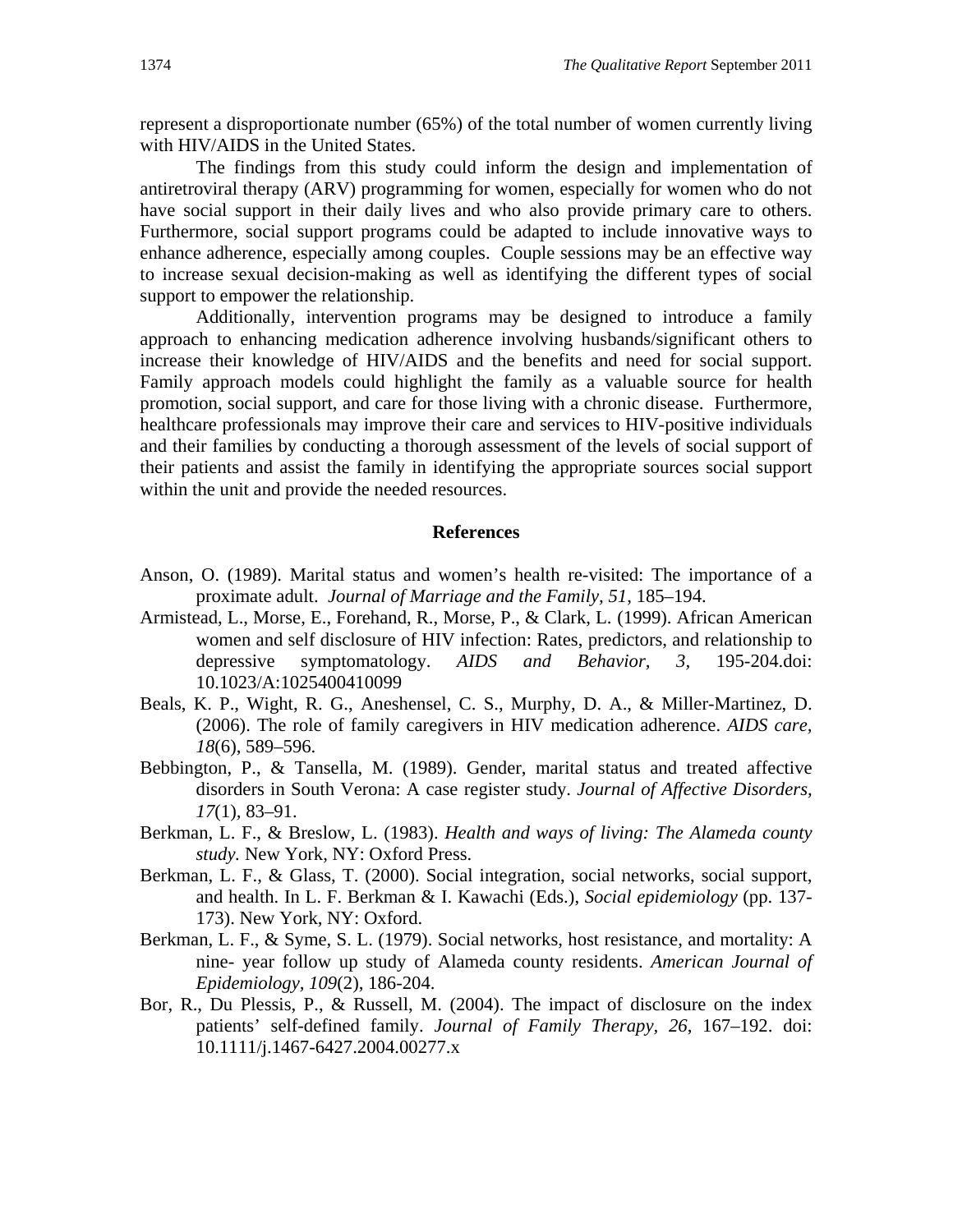- Catz, S. L., Kelly, J. A., Bogart, L.M., Benotsch, E. G., & McAuliffe, T. L. (2000). Patterns, correlates, and barriers to medication adherence among persons prescribed new treatments for HIV disease. *Health Psychology, 19*(2), 124-133.
- Centers for Disease Control and Prevention (CDC) (2005). *HIV/AIDS surveillance report*. Vol. 17. Rev ed. Atlanta: U.S. Department of Health and Human Services, Centers for Disease Control and Prevention (2007) Retrieved from http://www.cdc.gov/hiv/topics/surveillance/resources/reports/2005report/pdf/2005 surveillancereport.pdf
- Centers for Disease Control and Prevention (CDC). (2008a). HIV Prevalence Estimates United States, 2006. *MMWR, 57*(39), 1073-1076. Retrieved from http://www.cdc.gov/mmwr/preview/mmwrhtml/mm5739a2.htm
- Centers for Disease Control and Prevention (CDC). (2008b). *MMWR analysis provides new details on HIV incidence in the U.S. populations*. Retrieved from http://www.cdc.gov/hiv/topics/surveillance/resources/factsheets/pdf/mmwrincidence.pdf
- Cohen, S., & Wills, T. A. (1985). Stress, social support, and the buffering hypothesis. *Psychological Bulletin, 98*(2), 310-357.
- Colaizzi, P. (1978). Psychological research as the phenomenologist views it. In R. S. Valle & M. King (Eds.), *Existential phenomenological alternatives for psychology* (pp. 48-71). New York, NY: Oxford University Press.
- Coyne, J. C., Rohrbaugh, M. J., Shoham, V., Sonnega, J. S., Nicklas, J. M., & Cranford, J. A. (2001). Prognostic importance of marital quality for survival of congestive heart failure. *American Journal of Cardiology, 88*(5), 526–529.
- Crocker, J., & Canevello, A. (2008). Creating and undermining social support in communal relationships: The role of compassionate and self-image goals*. Journal of Personality and Social Psychology, 95*(3), 555-575.
- Denzin, N., & Lincoln, Y. (1998). *Collecting and interpreting qualitative materials*. Thousand Oaks, CA: Sage.
- District of Columbia, Department of Health. (2008). *District of Columbia HIV/AIDS epidemiology update*. Retrieved from http://doh.dc.gov/doh/lib/doh/pdf/dc\_hivaids\_2008\_updatereport.pdf.
- Edwards, L. V. (2006). Perceived social support and HIV/AIDS medication adherence among African American women. *Qualitative Health Research, 16*, 679-691. doi: 10.1177/1049732305281597
- El-Sadr, W. M., Mayer., K. H., & Hodder, S. L. (2010). AIDS in America Forgotten but not gone. *The New England Journal of Medicine, 362*, 967–970. doi: 10.1056/NEJMp1000069
- Folkman, S., Chesney, M. A., Cooke, M., Boccellari, A. & Collette, L. (1994). Caregiver burden in HIV-positive and HIV-negative partners of men with AIDS. *Journal of Consulting and Clinical Psychology, 62*(4), 746–756.
- Foster, P. P., & Gaskins, S. W. (2009). Older African Americans' management of HIV/AIDS stigma. *AIDS Care, 21*(10), 1306–1312.
- Frude, N. (1990). *Understanding family problems: A psychological approach*. London: Wiley.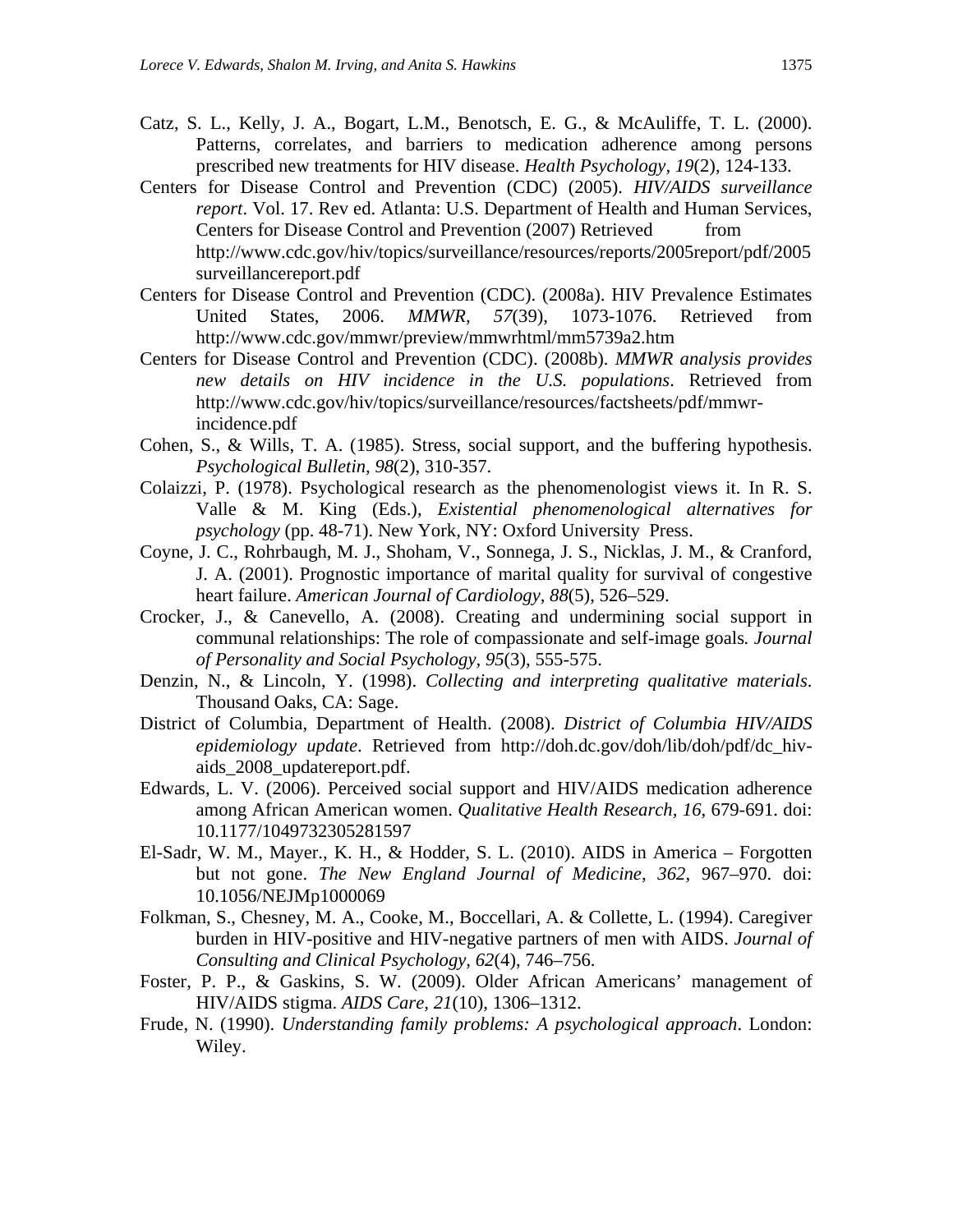- Gonzalez, F., Pendo, F., & Antoni, M. (2004). Social support, positive states of mind, and HIV treatment adherence in men and women living with HIV/AIDS. *Health Psychology, 23*(4), 413-418.
- Hader, S. L., Smith, D. K., Moore, J. S., & Holmberg, S. D. (2001). HIV infection in women in the United States: Status at the millennium. *Journal of the American Medical Association, 285*(9)*,* 1186–1192.
- Hall, H. I., Song, R., Rhodes, P., Prejean, J., An, Q., Lee, L. M.,… Janssen, R. S. (2008). Estimation of HIV incidence in the United States. *Journal of the American Medical Association, 300*(5)*,* 520-529.
- Holt-Lunstad, J., Birmingham, W., & Jones. B. Q. (2008). Is there something unique about marriage? The relative impact of marital status, relationship quality, and network social support on ambulatory blood pressure and mental health. *Annals of Behavior Medicine, 35*(2)*,* 239–244.
- House, J. S., Umberson, D., & Landis, K. R. (1988). Structures and processes of social support. *Annual Review of Sociology, 14*, 293-318. doi: 10.1146/annurev.so.14.080188.001453
- Johnson, N. J., Backlund, E., Sorlie, P. D., & Loveless, C. A. (2000). Marital status and mortality: The national longitudinal mortality study. *Annals of Epidemiology, 10*(4), 224–238.
- Karasu, S. R. (2007). The institution of marriage: Terminable or interminable? *American Journal of Psychotherapy, 61*(1), 1–16.
- Kiecolt-Glaser, J. K., & Newton, T. L. (2001). Marriage and health: His and hers. *Psychological Bulletin, 127*(4), 472–503.
- Larzelere, M. M., & Jones, G. N. (2008). Stress and health. *Primary Care: Clinics in Office Practice, 35,* 839-856. doi: 10.1016/j.pop.2008.07.011
- LeBlanc, A. J., London, A. S., & Aneshensel, C. S. (1997). The physical costs of AIDS caregiving. *Social Science and Medicine, 45*(6), 915–923.
- Lee, L. M., & Fleming, P. L. (2001). Trends in human immunodeficiency virus diagnosis among women in the United States, 1994 – 1998. *Journal of American Women's Association, 56*(3)*,* 94-99.
- Litwak, E., & Messeri, P. (1989). Organizational theory, social supports, and mortality rates: A theoretical convergence. *American Sociology Review, 54*, 49–66.
- Maneesriwongul, W., Panutat, S., Putwatana, P, Srirapo-ngam, Y., Ounprasertpong, L, & Williams, A. B. (2004). Educational needs of family caregivers of persons living with HIV/AIDS in Thailand. *Journal of the Association of Nurses in AIDS Care, 15*(3)*,* 27-36.
- Maryland States AIDS Administration. (2001). *The Maryland 2001 HIV/AIDS annual report.* Baltimore, MD: Department of Health & Mental Hygiene.
- McCoy, S. I., Strauss, R. P, MacDonald, P. D. M., Leone, P. A., Eron, J. J., & Miller, W. C. (2009). Social support and delays seeking care after HIV diagnosis, North Carolina, 2000-2006. *AIDS Care, 21*(9), 1148-1156.
- McDowell, T. L., & Serovich, J. M. (2007). The effects of perceived and actual social support on the mental health of HIV-positive persons. *AIDS Care, 19*, 1223- 1229. doi: 10.1080/09540120701402830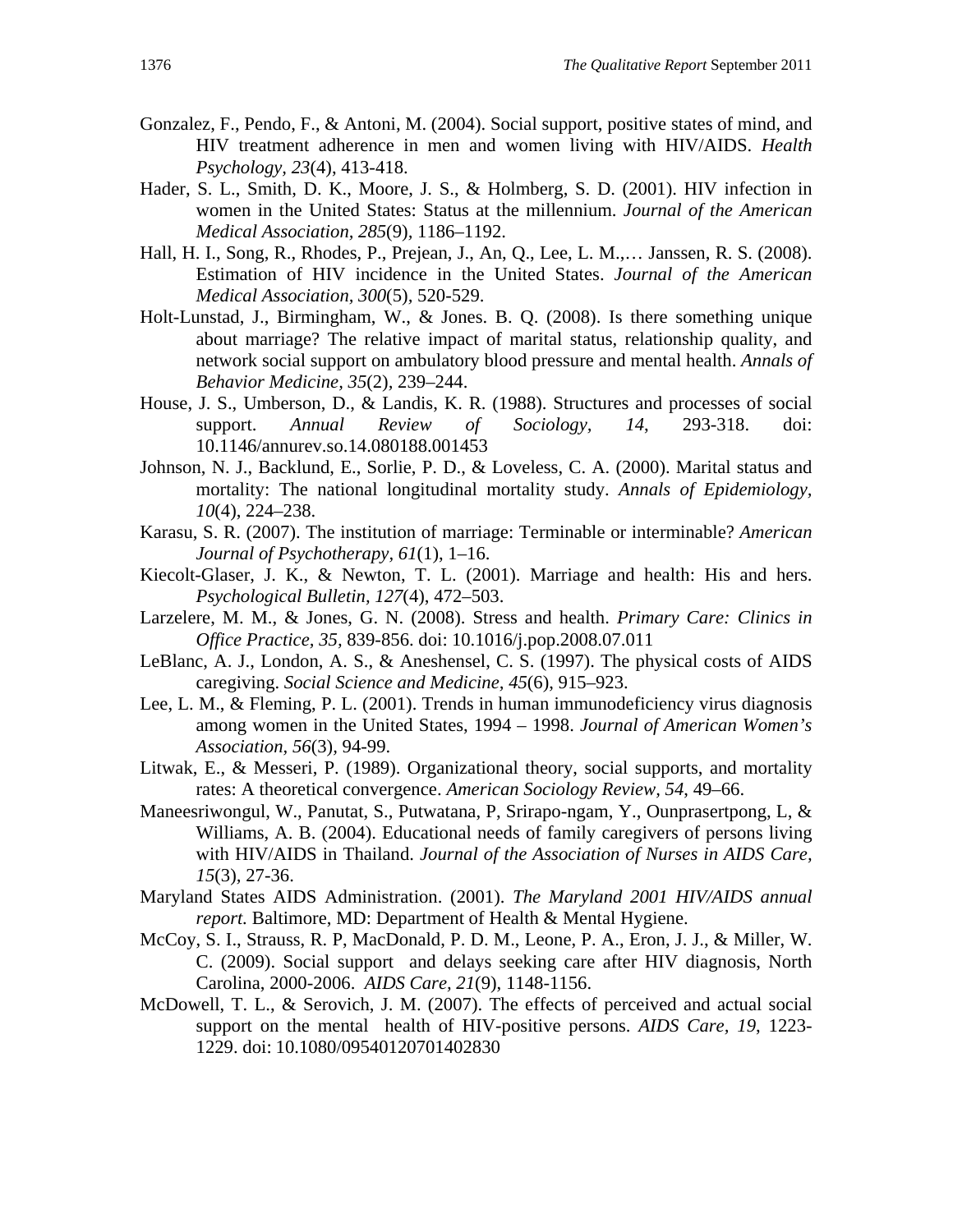- McGuire, L. C., Anderson, L. A., Talley, R. C., & Crews, J. E. (2007). Supportive care needs of Americans: A major issue for women as both recipients and providers. *Journal of Women's Health, 16*(6) 784–789.
- Miles, M., & Huberman, M. (1994). *Qualitative data analysis.* Thousand Oaks, CA: Sage.
- Mosack, K. E., & Petroll, A. (2009). Patients' perspectives on informal caregiver involvement in HIV health care appointments. *AIDS Patient Care and STDs, 23*(12), 1043–1051.
- Muhr, T. (1997). *Atlas.ti* (Version 4.1) [Computer software]. Berlin, Germany: Scientific Software Development.
- Murphy, D. A., Marelich, W. D., Hoffman, D., & Steers, W. N. (2004). Predictors of antiretroviral adherence. *AIDS Care, 16*(4), 471-484.
- National Alliance of State and Territorial AIDS Directors. (2008). *African American Women – Issue Brief 1*. Washington, DC: National Alliance of State and Territorial Directors.
- O'Leary, A., & Wingood, M. (2000). Interventions for sexually active heterosexual women. In R. J. DiClemente (Ed.), *Handbook of HIV prevention* (pp. 179–200). New York, NY: Kluwer Academic Press.
- Pasch, L. A., & Bradbury, T. N. (1998). Social support, conflict, and the development of marital dysfunction. *Journal of Consulting and Clinical Psychology, 66*(2), 219- 230.
- Pennebaker, J. W. (1997). Writing about emotional experiences as a therapeutic process. *Psychological Science, 8*(3), 162-169.
- Rivero-Mendez, M., Dawson-Rose, C. S., & Solis-Baez, S. S. (2010). A qualitative study of providers' perception of adherence of women living with HIV/AIDS in Puerto Rico. *The Qualitative Report, 15*(2), 232-251. Retrieved from http://www.nova.edu/ssss/QR/QR15-2/rivero-mendez.pdf
- Robles, T. F., & Kiecolt-Glaser, J. K. (2003). The physiology of marriage: Pathways to health. *Physiology Behavior, 79*(3), 409–416.
- Rose, M. A., Sharpe, T. T., Raliegh, K., Reid, L., Foley, M., & Cleveland, J. (2008). An HIV/AIDS crisis among African American women: A summary for prevention and care in the 21st century. *Journal of Women's Health, 17*(3), 321–324.
- Ross, C. E., Mirowsky, J., & Goldsteen, K. (1990). The impact of the family on health: The decade in review. *Journal of Marriage and the Family, 52*(4), 1059–1078.
- Sogaard, A. J., Kritz-Silverstein, D., & Wingard, D. L., (1994). Finnmark heart study: employment status and parenthood as predictors of psychological health in women, 20-49 years. *International Journal of Epidemiology, 23*, 82-90.
- Stein, J. A., Nyamathi, A., Ullman, J. B., Bentler, P. M. (2007). Impact of marriage on HIV/AIDS risk behaviors among impoverished, at-risk couples: A multilevel latent variable approach. *AIDS and Behavior, 11*(1), 87–98.
- Sutton, M. Y., Jones, R. L., Wolitski, R. J., Cleveland, J. C., Dean, H. D., & Fenton, K. A. (2009). A review of the centers for disease control and prevention's response to the HIV/AIDS crisis among blacks in the United States, 1981-2009. *American Journal of Public Health, 99*(S2), S351– S359.
- The Henry J. Kaiser Family Foundation. (2009). *HIV/AIDS policy fact sheet: The HIV/AIDS epidemic in the United States.* Washington, DC: The Henry J. Kaiser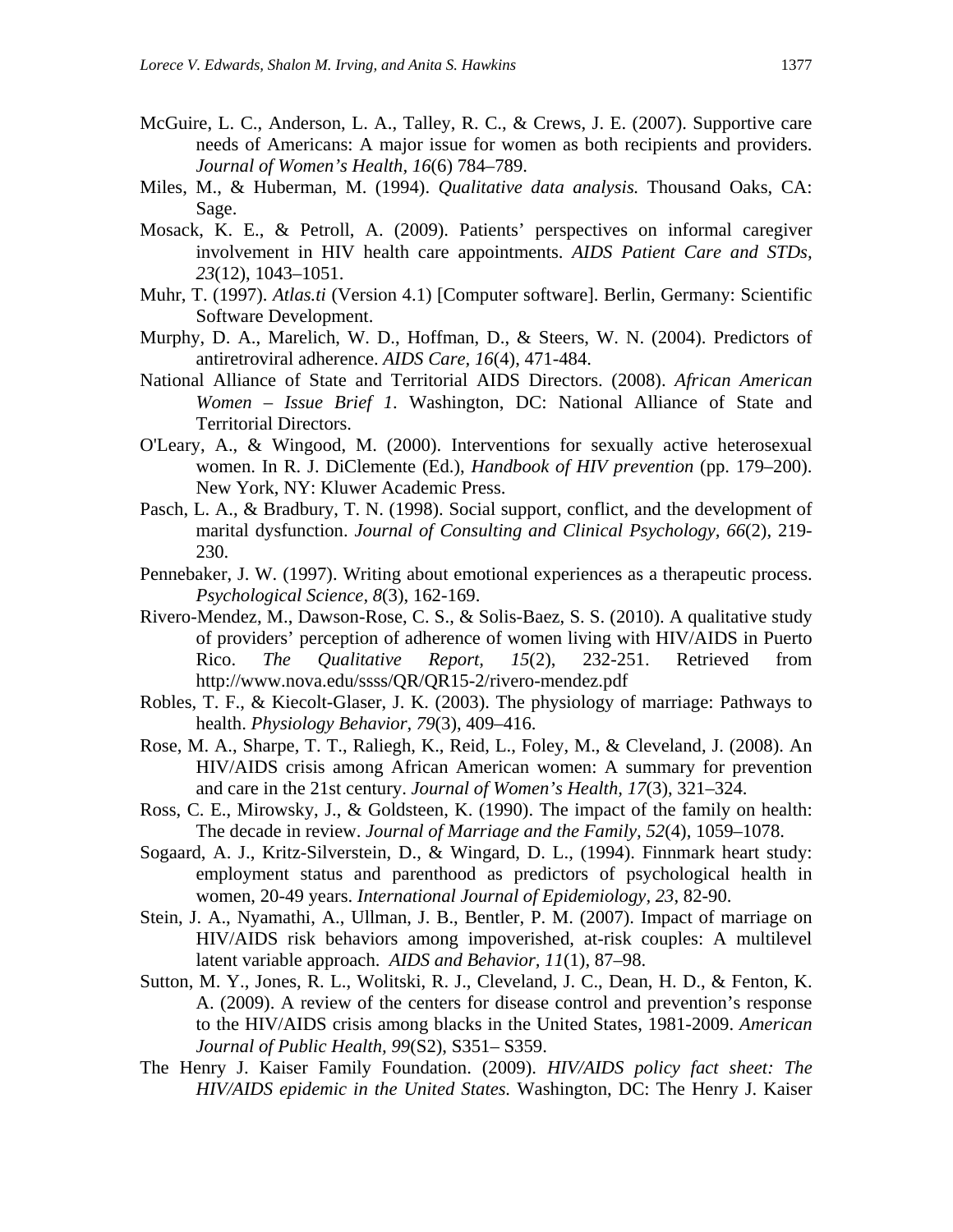Family Foundation. Retrieved from http://www.kff.org/hivaids/upload/3029- 10.pdf

- Turner, H. A., Catania, J. A., & Gagnon, J. (1994). The prevalence of informal caregiving to persons with AIDS in the United States: Caregiver characteristics and their implications. *Social Sciences and Medicine, 38*(11), 1543–1552.
- Uchino, B. N. (2009). Understanding the links between social support and physical health: A life-span perspective with emphasis on the separability of perceived and received support. *Perspectives on Psychological Science 4*, 236-255. doi:10.1111/j.1745-6924.2009.01122.x
- Umberson, D. (1987). Family status and health behaviors: Social control as a dimension of social integration. *Journal of Health and Social Behavior, 28*(3), 306–319.
- Umberson, D. (1992). Gender, marital status, and the social control of health behavior. *Social Science and Medicine, 34*(8), 907–917.
- UNAIDS & World Health Organization (WHO). (2007, December). *AIDS epidemic update*. Geneva, Switzerland: Joint United Nations Programme on HIV/AIDS (UNAIDS) and WHO.
- Vithayachockitikhun, N. (2006). Family caregiving of persons living with HIV/AIDS in Thailand: Caregiver burden, an outcome measure. *International Journal of Nursing Practice, 12*(3)*,* 123-128.
- Vyavaharkar, M., Moneyham, L., Corwin, S., Saunders, R., Annang, L., & Tavakoli, A. (2009). Relationship between stigma, social support, and depression in HIVinfected African American women living in the rural southeastern United States. *Journal of the Association of Nurses in AIDS Care, 21*(2), 144-152.
- Wilcox, W. B., Doherty, W., Glenn, N., & Waite, L. (2005). *Why Marriage Matters: Twenty-Six Conclusions from the Social Sciences* (2nd ed.). New York, NY: Institute for American Values.
- Wohl, A. R., Galvan, F. H., Myers, H. F., Garland, W., George, S., Witt, M., … Carpio, F. (2010). Social support, stress, and social network characteristics among HIVpositive Latino and African American women and men who have sex with men. *AIDS and Behavior, 14(5)*, 1149-1158.

#### **Author Note**

Lorece V. Edwards, DrPH, MHS is the Director of Community Practice & Outreach/Assistant Professor in the Department of Behavioral Health Sciences in the School of Community Health and Policy at Morgan State University, Baltimore, MD. Her research interests include HIV/AIDS prevention, service-learning/community engagement, social epidemiology, and women's health. Additionally, Dr. Edwards was recently appointed to the Baltimore City Council HIV/AIDS Commission. Correspondence regarding this article can be addressed to: Dr. Lorece V. Edwards at Email: LoreceEdwards@aol.com; and Phone number: 410-207-0629.

Shalon M. Irving, PhD, MPH, CHES is a W.K. Kellogg Heatlh Scholar at the School of Health and Policy at Morgan State University. Dr. Irving believes in the necessity of creating positive health and behavioral trajectories. She is particularly dedicated to using her research skills in applied settings and has recently begun exploring